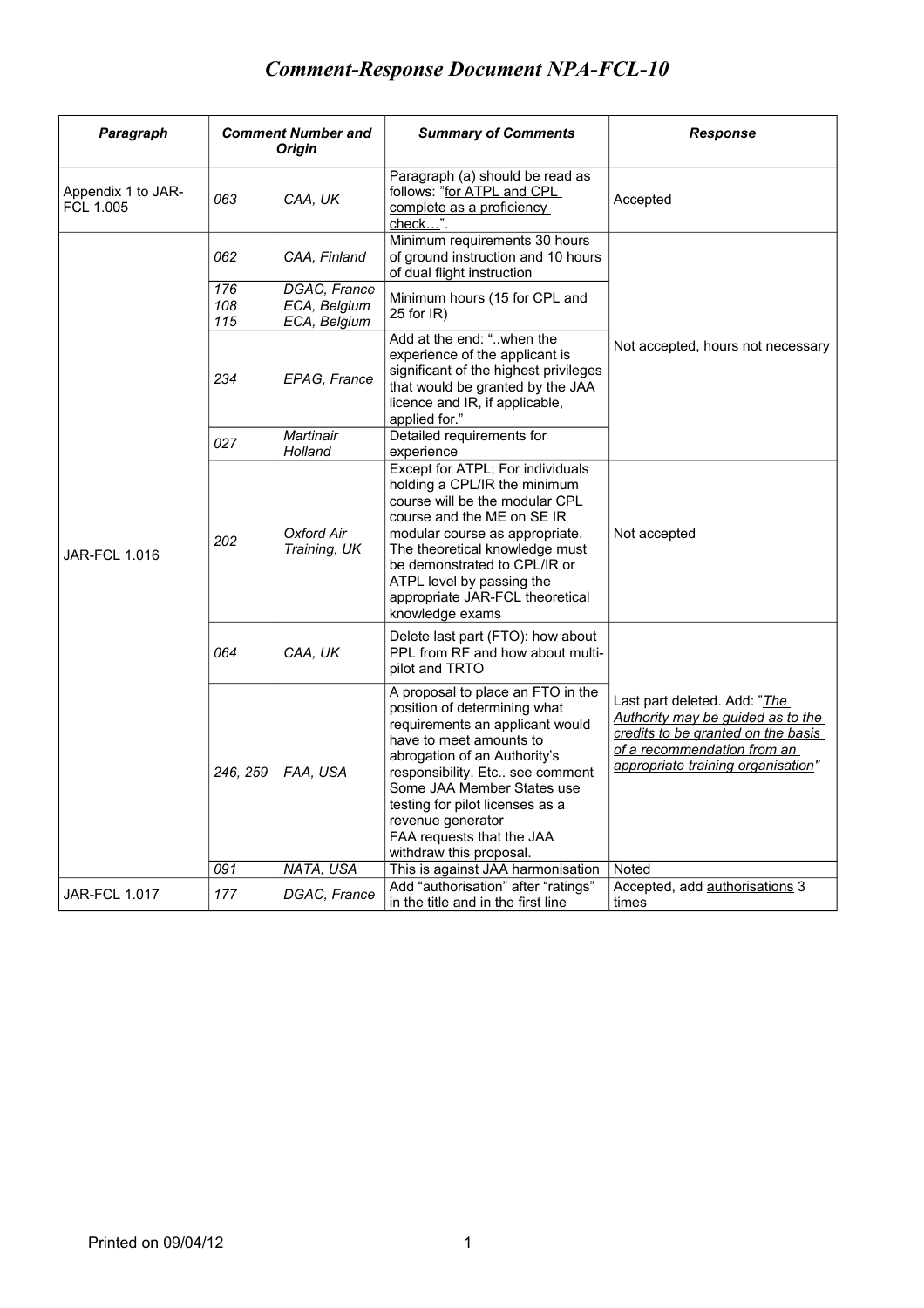| Paragraph                       |                   | <b>Comment Number and</b><br><b>Origin</b>                                                    | <b>Summary of Comments</b>                                                                                                                                                                                                                                                                                                                                                                                                                                                                                                                                         | <b>Response</b>                                                                                                                                                                                                                                                                                                                                                                                                                                                                             |
|---------------------------------|-------------------|-----------------------------------------------------------------------------------------------|--------------------------------------------------------------------------------------------------------------------------------------------------------------------------------------------------------------------------------------------------------------------------------------------------------------------------------------------------------------------------------------------------------------------------------------------------------------------------------------------------------------------------------------------------------------------|---------------------------------------------------------------------------------------------------------------------------------------------------------------------------------------------------------------------------------------------------------------------------------------------------------------------------------------------------------------------------------------------------------------------------------------------------------------------------------------------|
| JAR-FCL 1.055 and<br>appendices | 107               | GAMTA, UK                                                                                     | Retain existing, pre-NPA 10 text of<br>1.055. Removal of 2(a) and (b) will<br>inevitably destroy Europe's<br>professional pilot training industry.<br>Costs in certain non-JAA countries<br>are much lower<br>Costs in JAA States will increase<br>anyway, with the implementation<br>of JAR-FCL. There will be long<br>term safety implications if<br>Europe's pilots are not being<br>trained at all in European<br>conditions of weather and<br>airspace. We would urge you<br>resist such pressure and<br>challenge the legitimacy of the<br>relevant of GATT. | The FCL/C sees no merit in trying<br>to maintain the restrictions<br>concerning principle place of<br>business and ownership but will<br>make sure that equal standards<br>are met regardless of place of<br>business. Special conditions will be<br>developed to assure that. Control<br>and supervision of schools outside<br>JAA states is vital. JAR-FCL 1.055<br>$(a)(2)$ has been amended to<br>assure that jurisdiction is a<br>precondition for approvals.<br>See attached proposal |
|                                 | 180               | DGAC, France                                                                                  | New subpara in 1.005: Wherever<br>a reference is made to JAA<br>Member State this means full<br>Member State."                                                                                                                                                                                                                                                                                                                                                                                                                                                     | Accepted as new para to JAR-FCL<br>1.005(a)(3)                                                                                                                                                                                                                                                                                                                                                                                                                                              |
|                                 | 242<br>265<br>231 | Banyan, USA<br><b>FXE Airport</b><br>Association,<br><b>USA</b><br>Wisconsin<br>Aviation, USA | - Commercially motivated<br>regulations<br>- Preserving a struggling<br>European market<br>- Penalise students taking<br>advantage of the exceptional<br>quality and high calibre of flight<br>training in US flight schools<br>- Entire aviation industry will<br>experience a domino<br>effectsince many of the<br>students work as flight instructor in<br>the US<br>- Will discourage pilots from<br>pursuing trainingdespite<br>increase in demand                                                                                                            | Noted                                                                                                                                                                                                                                                                                                                                                                                                                                                                                       |
|                                 | 232               | Cross<br>executive Air,<br><b>USA</b>                                                         | Prohibiting US flight schools from<br>training European students is<br>short-sighted first and detrimental<br>economic sanction at the extreme                                                                                                                                                                                                                                                                                                                                                                                                                     | Noted                                                                                                                                                                                                                                                                                                                                                                                                                                                                                       |
|                                 | 244               | David Faile,<br>USA                                                                           | The proposed JAA regulations that<br>would eliminate the training of<br>flight crews in the US are a deal<br>that will stifle an industry worth<br>more than \$30 million.                                                                                                                                                                                                                                                                                                                                                                                         | Noted                                                                                                                                                                                                                                                                                                                                                                                                                                                                                       |
|                                 | 245               | FAA, USA                                                                                      | Restrictions added that do not<br>exist under current requirements.<br>FAA moved many of its<br>restrictions.<br>That strategy does little to<br>embrace harmonisation by moving<br>away from trade restrictions and<br>moving toward safety-driven<br>requirements                                                                                                                                                                                                                                                                                                | Noted                                                                                                                                                                                                                                                                                                                                                                                                                                                                                       |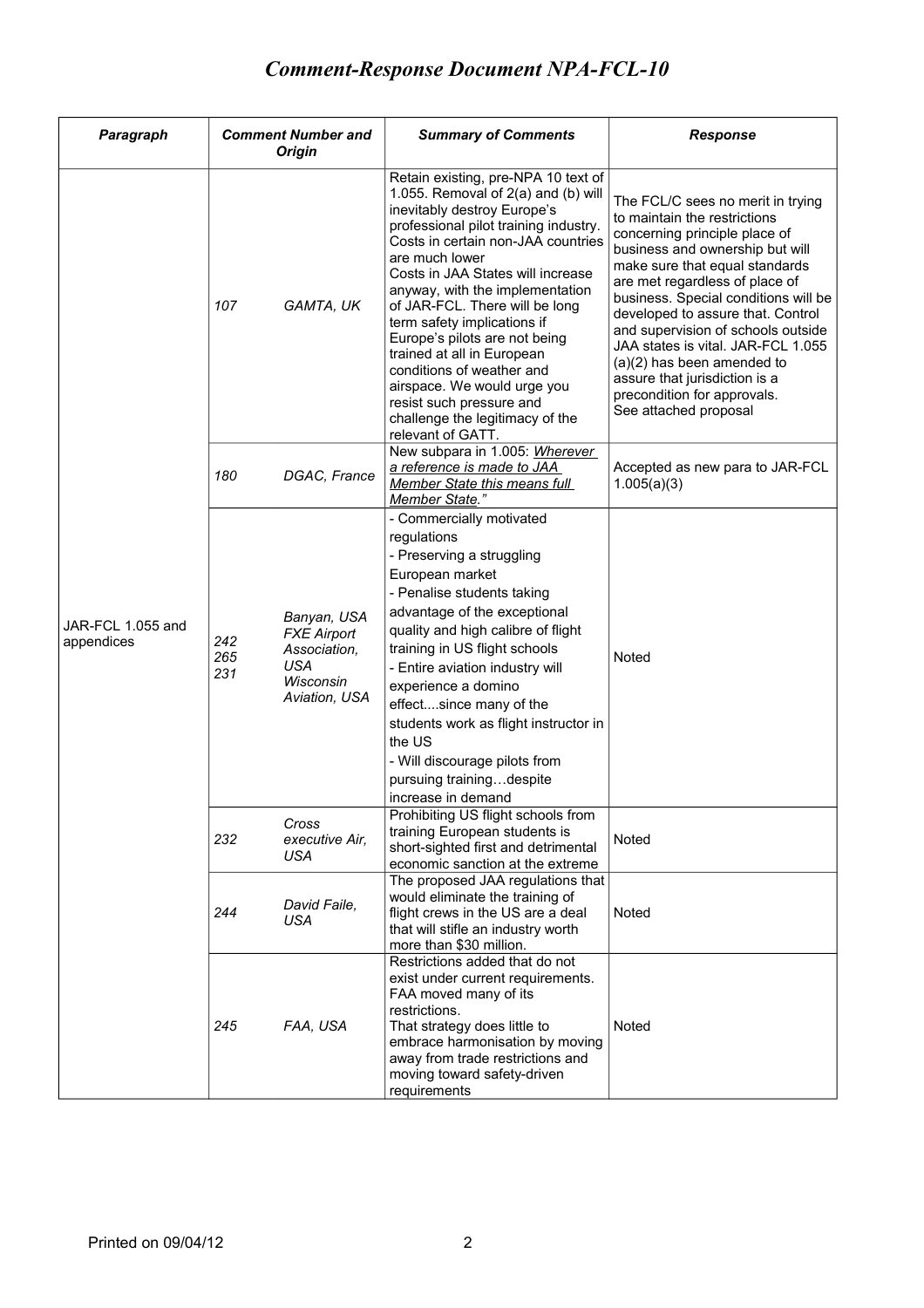| Paragraph                       |     | <b>Comment Number and</b><br>Origin | <b>Summary of Comments</b>                                                                                                                                                                                                                                                                                                                                                                                                                                                                                                                                                                                                                                                                                                                                                                                                                                                                                     | <b>Response</b>                                                                                               |
|---------------------------------|-----|-------------------------------------|----------------------------------------------------------------------------------------------------------------------------------------------------------------------------------------------------------------------------------------------------------------------------------------------------------------------------------------------------------------------------------------------------------------------------------------------------------------------------------------------------------------------------------------------------------------------------------------------------------------------------------------------------------------------------------------------------------------------------------------------------------------------------------------------------------------------------------------------------------------------------------------------------------------|---------------------------------------------------------------------------------------------------------------|
|                                 | 243 | NATA, USA                           | The ambiguous nature of the<br>conversion process continues to<br>be a stumbling block for US flight<br>training                                                                                                                                                                                                                                                                                                                                                                                                                                                                                                                                                                                                                                                                                                                                                                                               | Noted                                                                                                         |
|                                 | 235 | Voyager, USA                        | Approximately 80% of our total<br>annual revenue (\$448.000 in<br>1998) is derived from "European<br>citizens and we feel that if the<br>above proposal is adopted by the<br>EU itself, our company will suffer a Noted<br>catastrophic downturn in business<br>to the point where we may not be<br>able to continue trading.<br>We do object with regard to PPL<br>training.                                                                                                                                                                                                                                                                                                                                                                                                                                                                                                                                  |                                                                                                               |
|                                 |     |                                     | What is the reason to change?<br>Changes are made for commercial                                                                                                                                                                                                                                                                                                                                                                                                                                                                                                                                                                                                                                                                                                                                                                                                                                               | See response to comment 107                                                                                   |
| JAR-FCL 1.055 and<br>appendices | 233 | EAAPS,<br>France                    | considerations. Is this not outside<br>the remit of the JAA?<br>What are special conditions?<br>If special conditions are defined<br>and accepted, will they have to be<br>accepted by the other JAA<br>member states? If not, will the<br>licences issued bear an explicit<br>endorsement?<br>What would be the liability<br>implications for a<br>pilot/instructor/FTO holding a JAR-<br>FCL licence, rating, approval when<br>the JAA is dissatisfied?<br>How will the JAA deal with the:<br>= unfairness to the JAA FTOs that<br>have no choice, but to apply to<br>their own NAA<br>=- breach of safety, as the JAA<br>FTOs choice will be guided by<br>various reasons which might have<br>a direct or indirect negative effect<br>on safety<br>= confusion, if and how any other<br>JAA NAA would in return be<br>entitled to interfere with the non<br>JAA FTO and its approval<br>See further comment | Yes, special conditions will be<br>incorporated in JAR-FCL and<br>therefore licences will not be<br>endorsed. |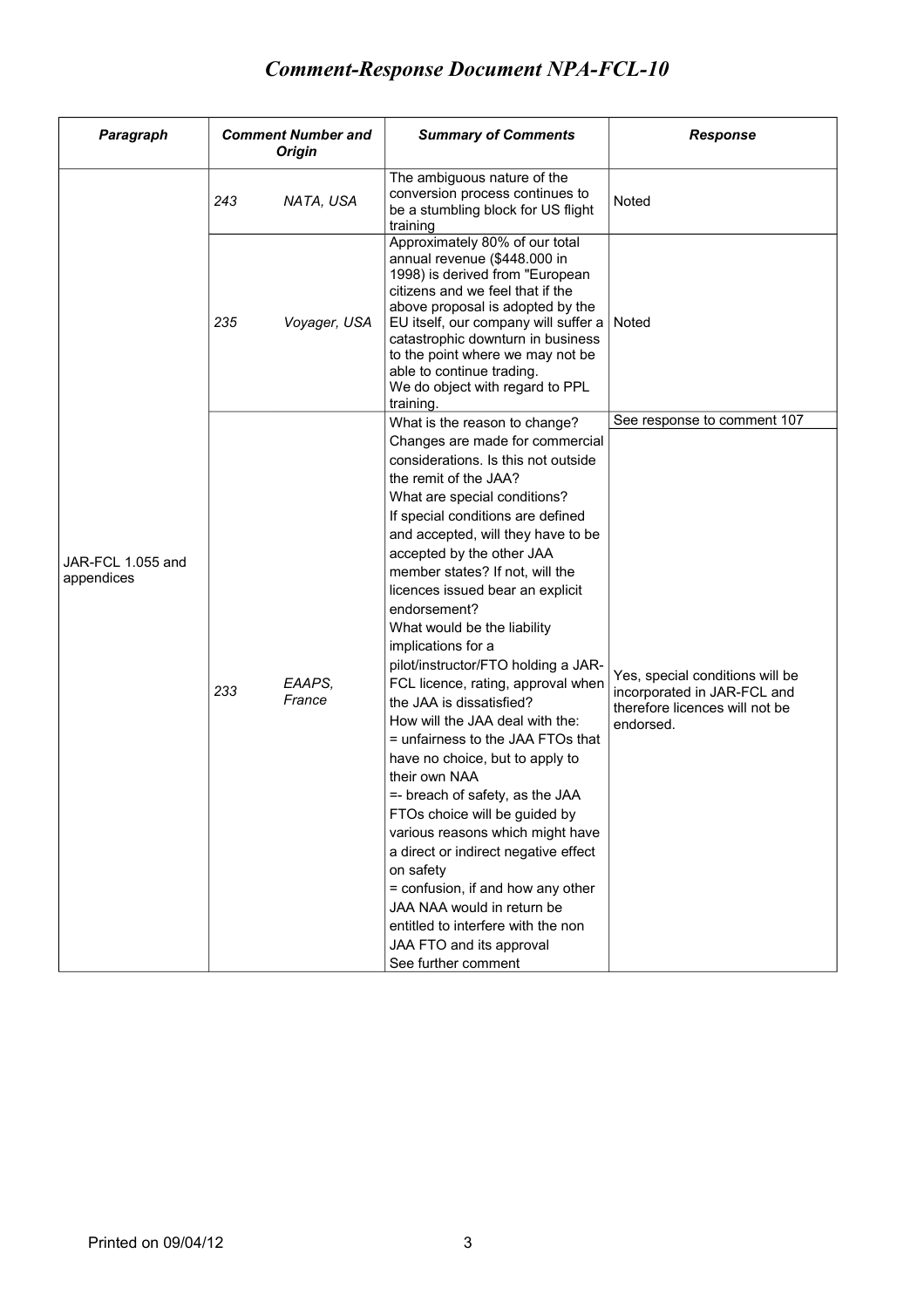| Paragraph                                                             |            | <b>Comment Number and</b><br><b>Origin</b>        | <b>Summary of Comments</b>                                                                                                                                                                                                                                                                                                                           | <b>Response</b>                         |
|-----------------------------------------------------------------------|------------|---------------------------------------------------|------------------------------------------------------------------------------------------------------------------------------------------------------------------------------------------------------------------------------------------------------------------------------------------------------------------------------------------------------|-----------------------------------------|
| JAR-FCL 1.055 and<br>appendices                                       | 222        | Aerotec<br>Escuela de<br>Pilotos, Spain           | Revert to previous text<br>We do not see how national<br>administrations would handle<br>disciplinary issues for FTO training<br>centres in countries not under any<br>JAA civil authority<br>"Fiscal flying paradise"<br>Differences may arise between<br>FTO facilities in and outside a JAA<br>territory                                          | See response to comment 107             |
|                                                                       | 200        | Airmed, Spain                                     | Return to previous text: Is SPIC<br>figure allowed in outside country?<br>A compulsory item in JAR-FCL<br>could not be allowed in that<br>Country. Perhaps an illegal JAR-<br>FCL actuation could be legal<br>there. And in this case what<br>Authority could act against the<br>School?                                                             | See response to comment 107             |
|                                                                       | 146        | Spanish Flying<br>School<br>Association,<br>Spain | State must accept JAR-FCL as<br>Country Law<br>The State and the Flying school<br>must be adapted to JAR-FCL and<br>must be inspected periodically by<br>another JAA Member State                                                                                                                                                                    | See response to comment 107             |
|                                                                       | 272        | Aero Madrid<br>Flight School,<br>Spain            | Yes, special conditions will be<br>incorporated in JAR-FCL and thus<br>licences will not be endorsed.                                                                                                                                                                                                                                                | See response to comment 107             |
| JAR-FCL 1.055 and<br>Appendices and JAR-<br>FCL 1.300 and<br>Appendix | 010        | AOPA,<br>Germany                                  | AOPA-Germany is highly<br>concerned to allow training for<br>JAR-FCL licenses and ratings<br>outside JAA member states.<br>European flying schools have less<br>business. Jobs are lost<br>Less hours are flown at GA<br>airports. Less fuel, less landing<br>fees. Pilots do not know<br>European weather, airspace<br>structure, radio phraseology | Covered                                 |
| <b>JAR-FCL 1.055</b>                                                  | 217        | DAC<br>Luxembourg                                 | Delete "Full".                                                                                                                                                                                                                                                                                                                                       | Covered by Change in JAR-FCL<br>1.005.  |
|                                                                       | 260<br>247 | FAA, USA                                          | What is full member State? Only<br>part of training done outside?                                                                                                                                                                                                                                                                                    | Covered by new text in JAR-FCL<br>1.005 |
| JAR-FCL 1.055(a)(1)                                                   | 178        | <b>DGAC France</b>                                | Last sentence: replace by "if part<br>of the training is completed<br>outside of JAA member States.<br>See Appendix 1(b) to JAR-FCL<br>1.055                                                                                                                                                                                                         | Partly accepted.                        |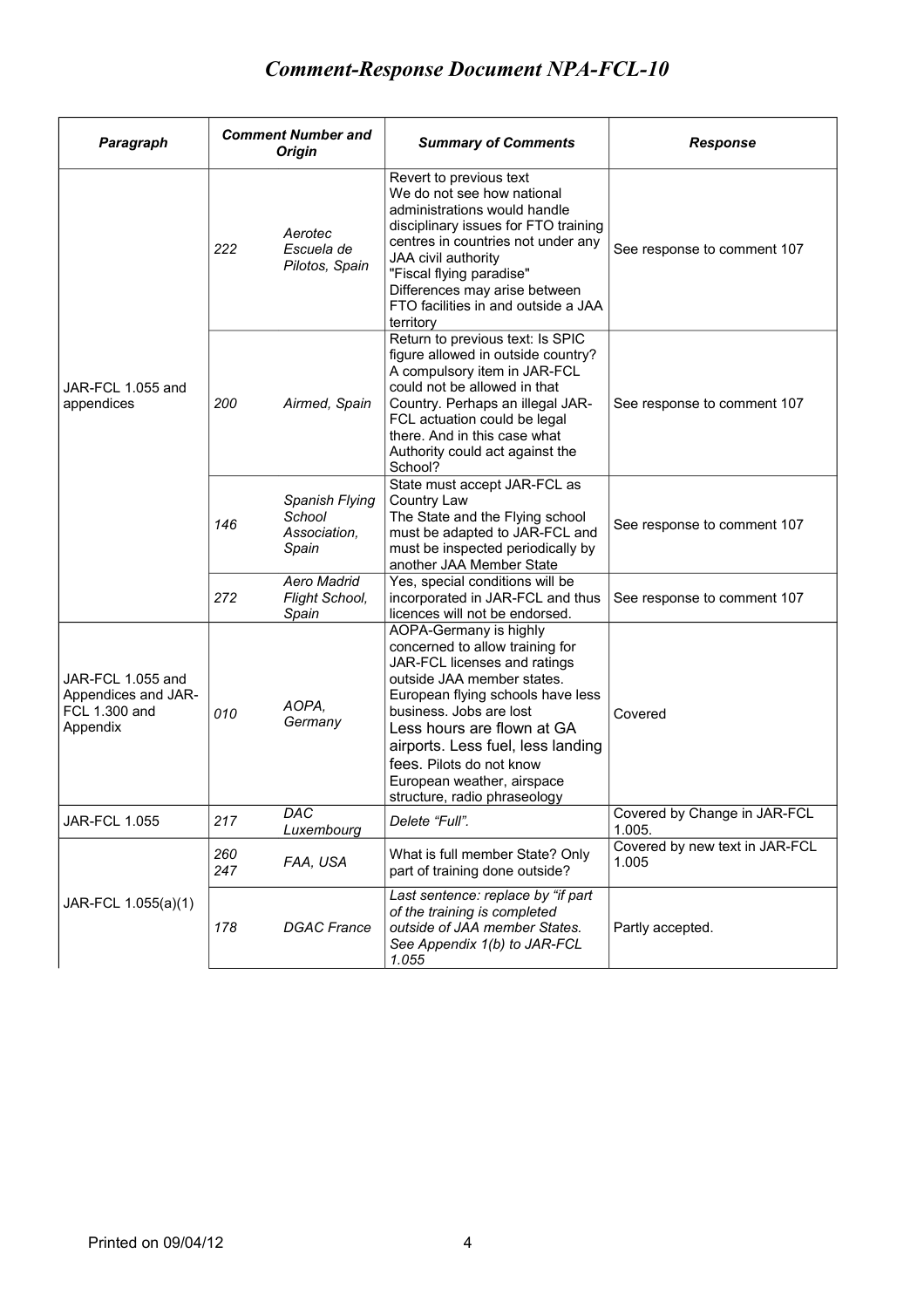| Paragraph                        |     | <b>Comment Number and</b><br><b>Origin</b> | <b>Summary of Comments</b>                                                                                                                                                                                                                                                                                                                                                                                                                                                                                                                                                                                                                              | <b>Response</b>                                                              |
|----------------------------------|-----|--------------------------------------------|---------------------------------------------------------------------------------------------------------------------------------------------------------------------------------------------------------------------------------------------------------------------------------------------------------------------------------------------------------------------------------------------------------------------------------------------------------------------------------------------------------------------------------------------------------------------------------------------------------------------------------------------------------|------------------------------------------------------------------------------|
| JAR-FCL 1.055(a)(1)<br>and $(2)$ | 050 | GAMA, USA                                  | "FTOs and TRTOs must comply<br>with the applicable requirements<br>of JAR-FCL"<br>Current para (a) is inconsistent<br>with the obligations under Article II<br>of the GATS                                                                                                                                                                                                                                                                                                                                                                                                                                                                              | Covered by new text in JAR-FCL<br>$1.055$ (a)(2)                             |
|                                  | 216 | CAA,<br>Luxembourg                         | See extensive comment                                                                                                                                                                                                                                                                                                                                                                                                                                                                                                                                                                                                                                   | Covered by new text in JAR-FCL<br>$1.055$ (a)(2)                             |
|                                  | 017 | LFV, Sweden                                | For FTOs wishing to offer training<br>for professional licences and<br>associated ratings when located<br>outside a JAA full member State,<br>approval will be granted when in<br>compliance with JAR-FCL by the<br>state which receives the<br>application. FTO shall meet all<br>requirements of JAR-FCL.<br>Same requirement as for TRTO                                                                                                                                                                                                                                                                                                             | Covered by new text in JAR-FCL<br>1.055(a)(2)                                |
|                                  | 065 | CAA, UK                                    | Add after FTOs: "and<br>organisations specialising in<br>theoretical instruction                                                                                                                                                                                                                                                                                                                                                                                                                                                                                                                                                                        | Covered; added "Flight Training" to<br>JAR-FCL 1.055 (d) in the<br>beginning |
|                                  | 109 | <b>ECA</b>                                 | What is special conditions?                                                                                                                                                                                                                                                                                                                                                                                                                                                                                                                                                                                                                             | Covered                                                                      |
| JAR-FCL 1.055(a)(2)              | 179 | DGAC, France                               | 5 <sup>th</sup> line add after approval: "by a<br>JAA member State's Authority"<br>JAA member States Authority can<br>only grant approvals<br>Withdraw para until new appendix<br>is produced listing the special<br>conditions.<br>No blank check. There is no<br>urgent need as long as JAR-FCL<br>has not been satisfactorily<br>implemented.                                                                                                                                                                                                                                                                                                        | Covered by new text                                                          |
|                                  | 015 | AOPA, UK                                   | FCL/C should reconsider new<br>proposal. AOPA (UK) is extremely<br>concerned with the development<br>of the system to allow training for<br>JAR-FCL licences and ratings<br>outside JAA Member States. We<br>fear many will decide to cut the<br>course short once they have<br>accumulated the necessary<br>experience for a PPL or CPL, thus<br>undermining the principle. The<br>safety aspect is also a problem,<br>with pilots being trained in better<br>weather conditions, returning to<br>work in Europe. It takes many<br>hours to acclimatise to the<br>European weather after the blue<br>skies of Florida.<br>TRTO within JAA Member State | Covered by new text                                                          |
|                                  | 012 | AECMA,<br>France                           | should also have possibility to do<br>part of training outside                                                                                                                                                                                                                                                                                                                                                                                                                                                                                                                                                                                          | Covered by para 7 of Appendix 2<br>to JAR-FCL 1.055                          |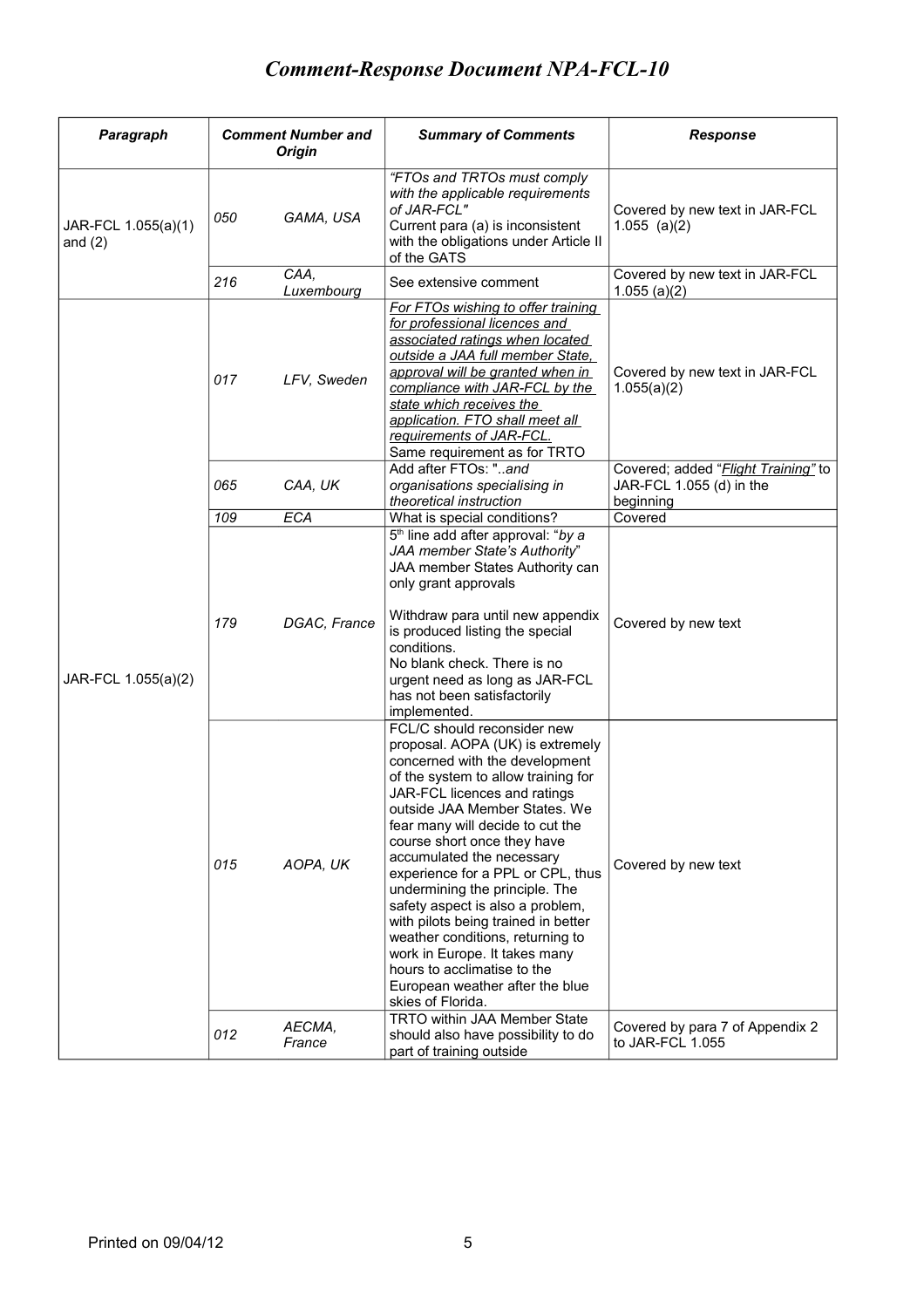| Paragraph           |                                     | <b>Comment Number and</b><br>Origin                       | <b>Summary of Comments</b>                                                                                                                                                                                                                                                                                                                  | <b>Response</b>                                                                                                                                                                                                                                                                  |
|---------------------|-------------------------------------|-----------------------------------------------------------|---------------------------------------------------------------------------------------------------------------------------------------------------------------------------------------------------------------------------------------------------------------------------------------------------------------------------------------------|----------------------------------------------------------------------------------------------------------------------------------------------------------------------------------------------------------------------------------------------------------------------------------|
|                     | 219                                 | DAC,<br>Luxembourg                                        | What are special conditions?                                                                                                                                                                                                                                                                                                                | Covered                                                                                                                                                                                                                                                                          |
|                     |                                     | 248, 260 FAA, USA                                         | Subparagraph (a)(2):<br>"organisation" does it refer to a<br>FTO?<br>What are special conditions?<br>The term "professional licenses"<br>precludes an FTO to meet all<br>other conditions which conflicts<br>with the tittle of Appendix 1a to<br>1.055 and subparagraph (a)(1).<br>No courses for PPL and CPL? A<br>new restriction?       | Not accepted this will lead to an<br>uncontrollable situation.<br>See response to comment 269                                                                                                                                                                                    |
| JAR-FCL 1.055(a)(2) |                                     | 249, 260 FAA, USA                                         | PPL training limited to JAA<br><b>Member States?</b><br>Against harmonisation objectives<br>and the spirit of free trade                                                                                                                                                                                                                    | Was in NPA-FCL- 7 out for<br>comments, and no comments from<br>FAA.<br>Not accepted, this will lead to an<br>uncontrollable situation.<br>The procedure to become a RF is<br>just to complete the registration<br>form. This registration form is<br>accepted without formality. |
|                     | Letter from Mr.P.Harper,<br>CAA, UK |                                                           | Registered facilities must also<br>have the possibility to do part of<br>the training outside                                                                                                                                                                                                                                               | This restriction was basis for the<br>acceptance for the concept of<br>Registered Facilities. See also<br>response above.                                                                                                                                                        |
|                     | 066                                 | CAA, UK                                                   | 1) Delete "located in the JAA full<br>member States" and insert "whose<br>principle place of business and<br>registered office is located in a<br>JAA full member State."<br>2) add new 2 <sup>nd</sup> sentence "Part of<br>the instruction may be performed<br>outside the JAA full member State<br>(see Appendix 1b to JAR-FCL<br>1.055" | 1) and 2) The scope of training<br>outside JAA member States should<br>not be extended further, at least for<br>the time being, in order to keep<br>supervision, inspection and<br>jurisdiction possible.                                                                        |
|                     | 067                                 | CAA, UK                                                   | After "by the Authority" delete<br>"in respect of" and insert<br>"subject to complying with"<br>Editorial                                                                                                                                                                                                                                   | Accepted                                                                                                                                                                                                                                                                         |
|                     | 054                                 | GAMA, USA                                                 | Outside FTOs should also be<br>allowed to conduct ground school<br>courses                                                                                                                                                                                                                                                                  | See response to 066                                                                                                                                                                                                                                                              |
|                     | 260, 250<br>098                     | FAA, USA<br><b>Flight Safety</b><br>International,<br>USA | Even the ground school cannot be<br>conducted in a non JAA State                                                                                                                                                                                                                                                                            | See response to 066                                                                                                                                                                                                                                                              |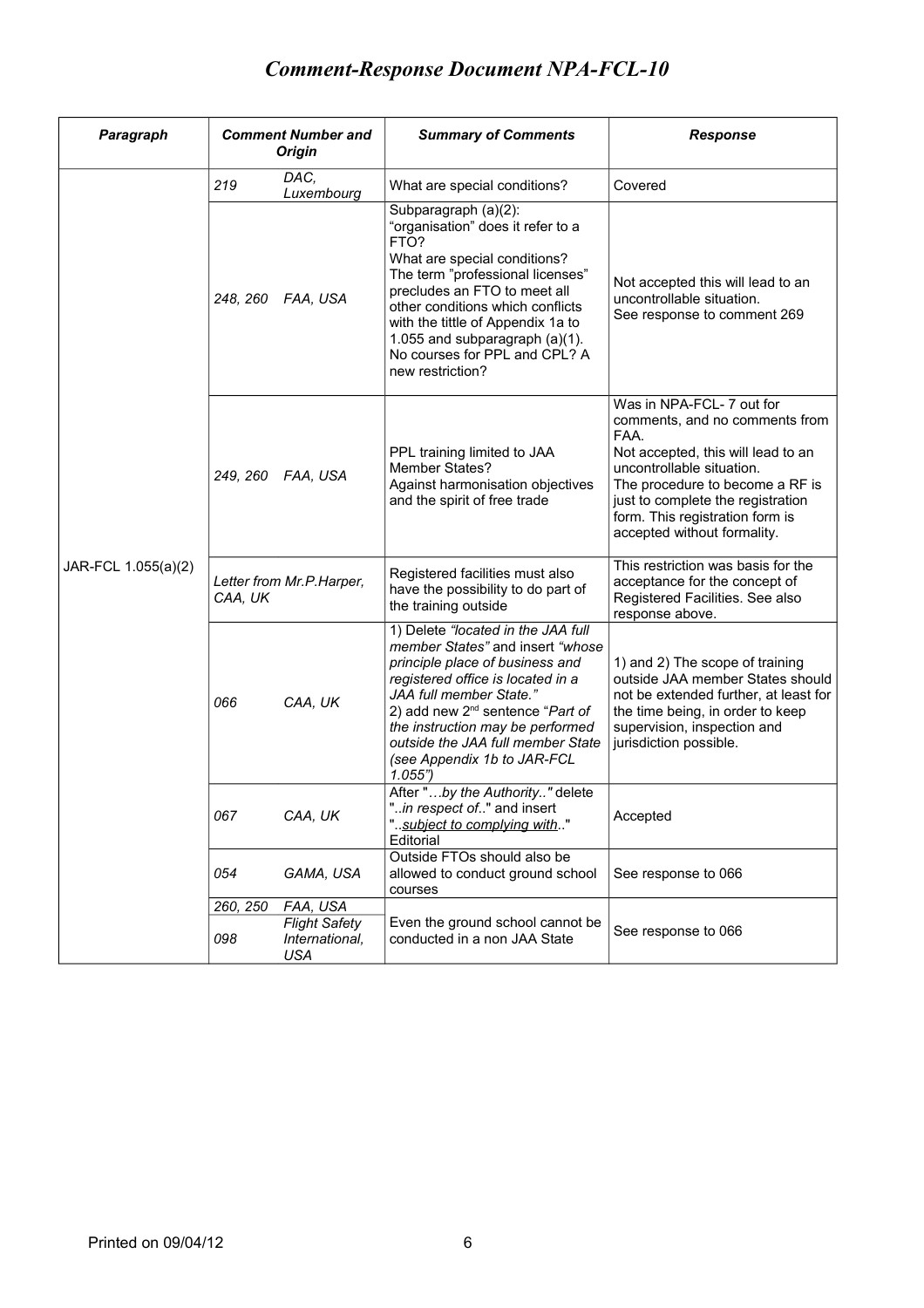| Paragraph              |            | <b>Comment Number and</b><br><b>Origin</b>                                                                                                                    | <b>Summary of Comments</b>                                                                                                                                                                                             | <b>Response</b>                                          |  |
|------------------------|------------|---------------------------------------------------------------------------------------------------------------------------------------------------------------|------------------------------------------------------------------------------------------------------------------------------------------------------------------------------------------------------------------------|----------------------------------------------------------|--|
|                        | 144        | Western<br>Michigan<br>University,<br>USA                                                                                                                     | Strongly support deletion                                                                                                                                                                                              | Thank you                                                |  |
|                        | 236        | MOT,<br>Germany                                                                                                                                               | No Authority is obliged<br>Should be JIP material                                                                                                                                                                      | Necessary information for<br>applicants                  |  |
|                        | 251<br>261 | FAA, USA                                                                                                                                                      | Paragraph 3:<br>Suggest to make a cost recovery<br>procedure or through an<br>implementation procedure, or<br>both.<br>Compliance with the letter and<br>spirit of GATT and furtherance of                             | Noted                                                    |  |
|                        | 096        | <b>Flight Safety</b><br>International,<br>USA                                                                                                                 | harmonisation between JAA and<br><b>FAA</b>                                                                                                                                                                            |                                                          |  |
| Appendix 1(a) to 1.055 | 051        | GAMA, USA                                                                                                                                                     | Delete paragraph 2: Paragraphs                                                                                                                                                                                         |                                                          |  |
|                        | 093        | <b>Flight Safety</b><br>International,<br>USA and<br>Executive<br>Office of the<br>President of<br><b>The United</b><br><b>States Trade</b><br>Representative | 2(a) and 2(b) are inconsistent with<br>the JAA Member States' obligation<br>under Article II of the GATS<br>Deletion brings paragraphs into<br>compliance with other international<br>agreements.                      | Noted                                                    |  |
|                        | 218        | DAC,<br>Luxembourg                                                                                                                                            | "No Authority is obliged to grant<br>an approval"<br>Should also be in paragraph 3 of<br>Appendix 2 to 1.055                                                                                                           | Accepted                                                 |  |
|                        | 181        | DGAC, France                                                                                                                                                  | Amend title to read "Partial<br>training"<br>Subpara (d)<br>Replace "should" by "shall"                                                                                                                                | Accepted<br>Accepted                                     |  |
| Appendix 1(b) to 1.055 | 252        | FAA, USA                                                                                                                                                      | Root paragraph:<br>What are the provisions for an<br>FTO totally training outside?<br>Could an European airline not<br>comply by having it principal<br>place of business (or operating<br>an airline) in a JAA member | Covered by the development of<br>JAR-FCL 1.055(a)(2) and |  |
|                        | 260        | FAA, USA                                                                                                                                                      | State yet have an (its) FTO                                                                                                                                                                                            | Appendix 1c to JAR-FCL 1.055                             |  |
|                        | 262        | FAA, USA                                                                                                                                                      | conducting total pre-licensing<br>training outside a JAA member<br>State, as appears to be the case<br>now?                                                                                                            |                                                          |  |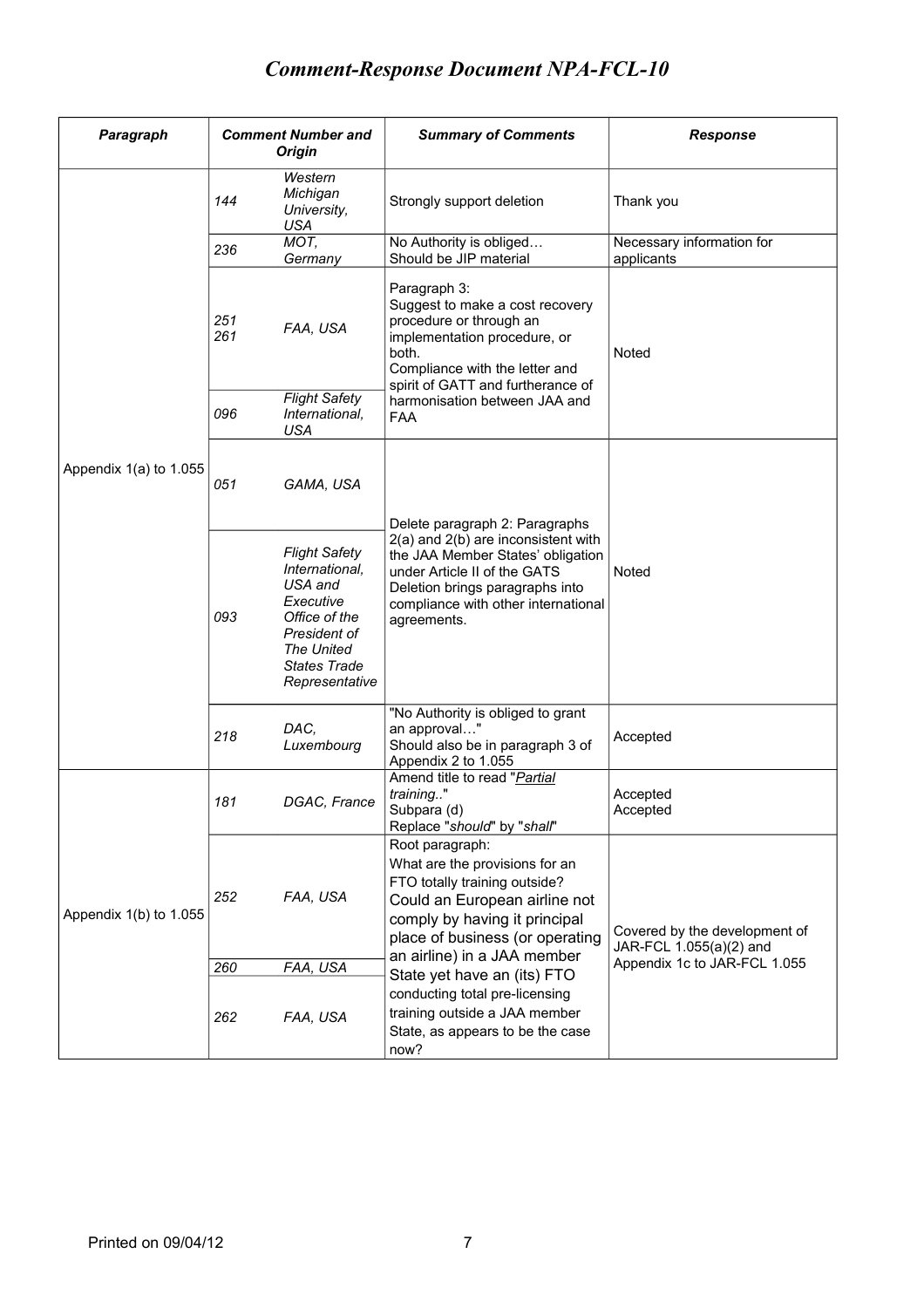| Paragraph              |     | <b>Comment Number and</b><br><b>Origin</b>     | <b>Summary of Comments</b>                                                                                                                                                                                                                                                                                                                                                                                                                                                   | <b>Response</b>                                                                                                                                                                                                                                                                                                                                                                                                                                      |
|------------------------|-----|------------------------------------------------|------------------------------------------------------------------------------------------------------------------------------------------------------------------------------------------------------------------------------------------------------------------------------------------------------------------------------------------------------------------------------------------------------------------------------------------------------------------------------|------------------------------------------------------------------------------------------------------------------------------------------------------------------------------------------------------------------------------------------------------------------------------------------------------------------------------------------------------------------------------------------------------------------------------------------------------|
| Appendix 1(b) to 1.055 | 269 | Finnair,<br>Finland                            | Add CPL/IR integrated course                                                                                                                                                                                                                                                                                                                                                                                                                                                 | Rejected for the time being<br>Right now we have only<br>experience with ATP integrated<br>courses and the organisational<br>structure including trained<br>instructors is existing.<br>Extension to include other courses<br>will lead to a lot of more additional<br>requests and an uncontrollable<br>number of applications for training<br>of European pilots will come up.<br>The decision may be reconsidered<br>when JAR-FCL is implemented. |
|                        | 110 | ECA, Belgium                                   | 1. Add in Title "Partial"<br>2. a proposal for a minimum of 15<br>hours of acclimatisation flight in<br>para (c)<br>3. "shall" must be "should"                                                                                                                                                                                                                                                                                                                              | "Partial" is accepted with<br>1.<br>comment 181<br>2.<br>"15 hours of acclimatisation<br>flight" no need for specific<br>minimum hours since the skill<br>test can only be performed in<br>Europe; Spain, France and<br>Germany do not agree<br>3.<br>the other way around:<br>"should" must be "shall"<br>accepted with comment 181                                                                                                                 |
|                        | 206 | LBA, Germany                                   | 1. Proposals for text change:<br>FTOs partly  as indicated in<br>JAR-FCL 1.055 (a)(1) may<br>perform training<br>2. Clarification<br>Provided the additional<br>a.<br>requirements<br>Clarification<br>3. (c) Alternatively an additional<br>training of at least 10 h has to be<br>performed for accommodation<br>respectively acclimatisation to the<br>European airspace structure, the<br><b>ATC</b> communication, the weather<br>$etc$ "<br>More flexibility for NAA's | 1 <sub>1</sub><br>is covered<br>2.<br>covered by special conditions<br>3.<br>a majority is of the opinion<br>that the IR skill test must be<br>taken in the European<br>Airspace                                                                                                                                                                                                                                                                     |
|                        | 088 | Swissair<br>Aviation<br>School,<br>Switzerland | Para (c):<br>Acclimatisation flying in the<br>airspace of JAA member State<br>See comment                                                                                                                                                                                                                                                                                                                                                                                    | Leave as it is                                                                                                                                                                                                                                                                                                                                                                                                                                       |
|                        | 182 | DGAC, France                                   | Para (c):<br>In 4th line add "with a minimum of<br>10 hours of flight" after<br>"acclimatisation flying"<br>What is the meaning of the last<br>sentence?                                                                                                                                                                                                                                                                                                                     | See response to 110<br>Proposal to delete the sentence                                                                                                                                                                                                                                                                                                                                                                                               |
|                        | 018 | LFV, Sweden                                    | Delete $(a)$ , $(b)$ , $(d)$ and $(e)$<br>An FTO shall meet all<br>requirements of JAR-FCL even if<br>the training takes place partly<br>outside JAA member states                                                                                                                                                                                                                                                                                                           | Covered by next text                                                                                                                                                                                                                                                                                                                                                                                                                                 |

| Paragraph                  | <b>Comment Number and</b><br>Origin | <b>Summary of Comments</b>                                                                                       | <b>Response</b>          |
|----------------------------|-------------------------------------|------------------------------------------------------------------------------------------------------------------|--------------------------|
| Appendix 1(b) to 1.055 253 | FAA. USA<br>260                     | Subparagraph a:<br>Delete the words training will be<br>confined to all or part of the ATP<br>integrated course. | Dealt with before in 066 |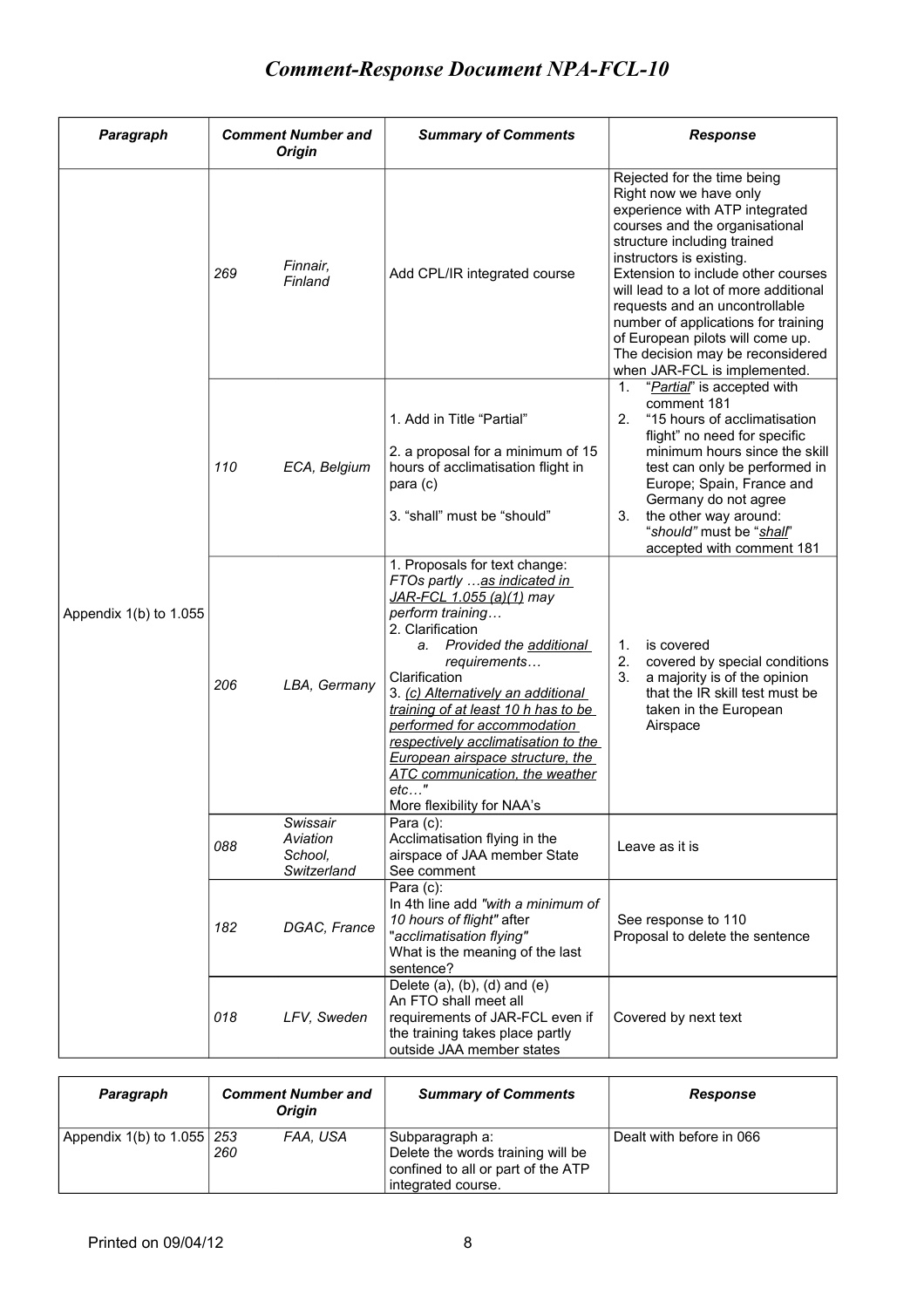| 145                      | Western<br>Michigan<br>University,<br><b>USA</b>                              | Delete the word "partly" from the<br>first line of the new Appendix                                                                                                                                                                                                                                                  | Misunderstanding                                                 |
|--------------------------|-------------------------------------------------------------------------------|----------------------------------------------------------------------------------------------------------------------------------------------------------------------------------------------------------------------------------------------------------------------------------------------------------------------|------------------------------------------------------------------|
| 087                      | Swissair<br>Aviation<br>School.<br>Switzerland                                | Paragraph (b): replace<br>"completely independent from the<br>relevant FTO" by "not connected                                                                                                                                                                                                                        | Comments not accepted<br>Add at the end of the para (b):         |
| 145                      | Western<br>Michigan<br>University,<br><b>USA</b>                              | with the applicants training"<br>Unnecessarily restrictive                                                                                                                                                                                                                                                           | "except with the express consent<br>in writing of the Authority" |
| 068                      | CAA, UK                                                                       | -There is no flight safety or safety<br>regulatory case to justify the<br>restriction to ATP integrated<br>courses only or parts thereof<br>- See other proposals: e.g. to add<br>organisations specialising in<br>theoretical instruction, etc.                                                                     | See 066                                                          |
| 254<br>260<br>100<br>055 | FAA, USA<br><b>Flight Safety</b><br>International,<br><b>USA</b><br>GAMA, USA | Student needs to travel back to<br>Europe for phase tests,<br>Economic burden to student<br>Recommend that the JAA<br>authorise TRTOs in a non-<br>member state, pre-approval to<br>accomplish the practical<br>examination in the<br>simulator/aircraft.                                                            | Misunderstanding.                                                |
| 090                      | NATA, USA                                                                     | Proposal for new text:<br>NATA questions the proposed<br>language that places severe<br>limitations on training conducted<br>outside JAA Member States<br>The exclusion of other training<br>programs has no concern for<br>safety and is motivated solely by<br>the immediate economic needs for<br>airline pilots. | Noted                                                            |
|                          | 255, 260 FAA, USA                                                             | Subparagraph (c): IR test in JAA<br>member State and unspecified<br>amount of acclimatisation flying in<br>JAA Member State<br>These requirements cannot be<br>shown to have any basis in safety.<br>They are not in keeping with<br>harmonisation objectives and the<br>spirit of free trade.                       | The FCL/C considers that<br>acclimatisation is safety related.   |
| 089                      | Swissair<br>Aviation<br>School.<br>Switzerland                                | Subpara (c)<br>Add at the end: "or at locations<br>determined by the approving<br>Authority"<br>The proposed text is too restrictive<br>and might be contrary to the aim<br>for quality of training.                                                                                                                 | See text change to paragraph (c)                                 |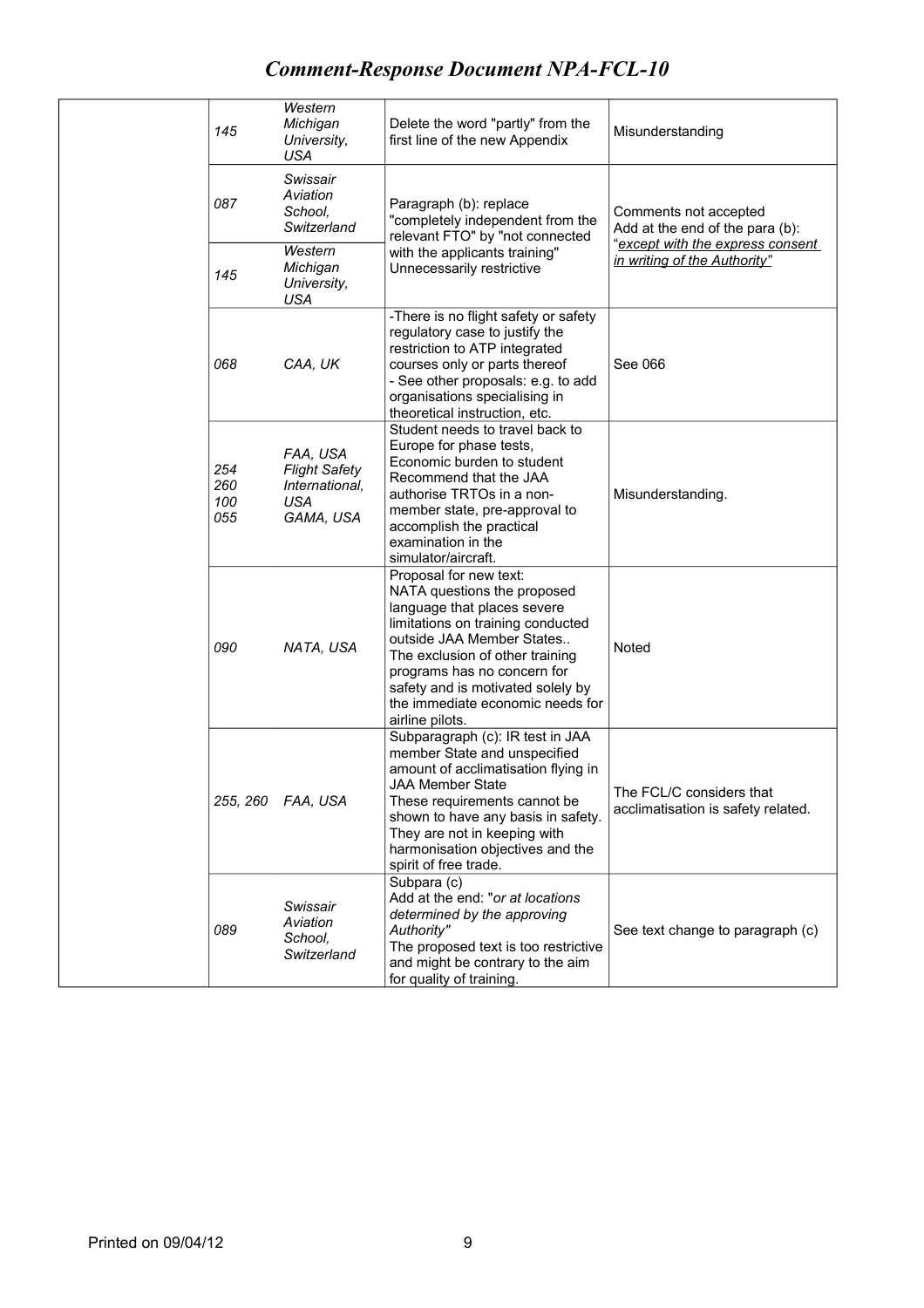| Paragraph                                            |            | <b>Comment Number and</b><br><b>Origin</b>           | <b>Summary of Comments</b>                                                                                                                                                                                                                                                           | <b>Response</b>                                            |
|------------------------------------------------------|------------|------------------------------------------------------|--------------------------------------------------------------------------------------------------------------------------------------------------------------------------------------------------------------------------------------------------------------------------------------|------------------------------------------------------------|
| Appendix 1(a) and<br>1(b) to JAR-FCL 1.055           | 028        | Martinair<br>Holland                                 | Merge Appendix 1a and 1b into a<br>single appendix.                                                                                                                                                                                                                                  | Not accepted                                               |
| Appendix 1(b) to<br>1.055 and Appendix 1<br>to 1.300 | 116        | EFIS/ESCA,<br><b>Belgium</b>                         | Proposed regulation is contrary to<br>the fundamental principles<br>justifying the JAA existence.<br>Stick with pure European training<br>with JAA instructors<br>Temporary compromise: Training<br>can be done outside provided that<br>the training is given by JAA<br>instructors | Covered by the new wording                                 |
|                                                      | 257<br>260 | FAA, USA                                             | This proposed appendix would<br>preclude training organisations<br>from providing the training for a<br>person to simultaneously                                                                                                                                                     | Still possible as long as the<br>applicant meets the other |
|                                                      | 099        | <b>Flight Safety</b><br>International,<br>USA        | accomplish a type rating and a<br>higher license.                                                                                                                                                                                                                                    | requirements                                               |
|                                                      | 052        | GAMA, USA                                            | Delete entire paragraph 2.                                                                                                                                                                                                                                                           | Rejected                                                   |
|                                                      | 026        | Martinair<br>Holland                                 | Editorials                                                                                                                                                                                                                                                                           | Frustration noted                                          |
|                                                      | 095        | <b>Flight Safety</b><br>International,<br><b>USA</b> | Editorials                                                                                                                                                                                                                                                                           | Noted                                                      |
|                                                      | 001        | AIA, USA                                             |                                                                                                                                                                                                                                                                                      | Thank you                                                  |
|                                                      | 137<br>155 | ATA USA<br>Augsburg                                  |                                                                                                                                                                                                                                                                                      |                                                            |
|                                                      |            | Airways                                              |                                                                                                                                                                                                                                                                                      |                                                            |
|                                                      |            | Germany                                              |                                                                                                                                                                                                                                                                                      |                                                            |
| Appendix 2 to 1.055                                  | 160        | FlightSafety<br>Boeing USA,                          |                                                                                                                                                                                                                                                                                      |                                                            |
|                                                      | 094        | FlightSafety                                         |                                                                                                                                                                                                                                                                                      |                                                            |
|                                                      | 117        | International<br>Hapag Loyd,                         |                                                                                                                                                                                                                                                                                      |                                                            |
|                                                      |            | Germany                                              | Agree                                                                                                                                                                                                                                                                                |                                                            |
|                                                      | 043        | Martinair,                                           |                                                                                                                                                                                                                                                                                      |                                                            |
|                                                      | 208        | Holland<br>Monarch                                   |                                                                                                                                                                                                                                                                                      |                                                            |
|                                                      |            | Airlines, UK                                         |                                                                                                                                                                                                                                                                                      |                                                            |
|                                                      | 168        | TAP, Portugal                                        |                                                                                                                                                                                                                                                                                      |                                                            |
|                                                      | 198        | THY, Turkey                                          |                                                                                                                                                                                                                                                                                      |                                                            |
|                                                      | 223        | FlightSafety<br><b>Boieng</b>                        |                                                                                                                                                                                                                                                                                      |                                                            |
|                                                      |            | <b>Training USA</b>                                  |                                                                                                                                                                                                                                                                                      |                                                            |
|                                                      | 237        | MOT,                                                 | Para 3:                                                                                                                                                                                                                                                                              | Not relevant due to changes                                |
|                                                      |            | Germany                                              | Last sentence should be in JIP<br>Subparagraph 2(b): The FAA                                                                                                                                                                                                                         |                                                            |
|                                                      | 256        |                                                      | makes the same observations                                                                                                                                                                                                                                                          |                                                            |
|                                                      | 260        | FAA, USA                                             | about the conflict between an                                                                                                                                                                                                                                                        | Misunderstanding; Appendices are                           |
|                                                      | 263        |                                                      | acceptable means of compliance<br>and a requirement that it made<br>about proposed Appendix 1a                                                                                                                                                                                       | requirements                                               |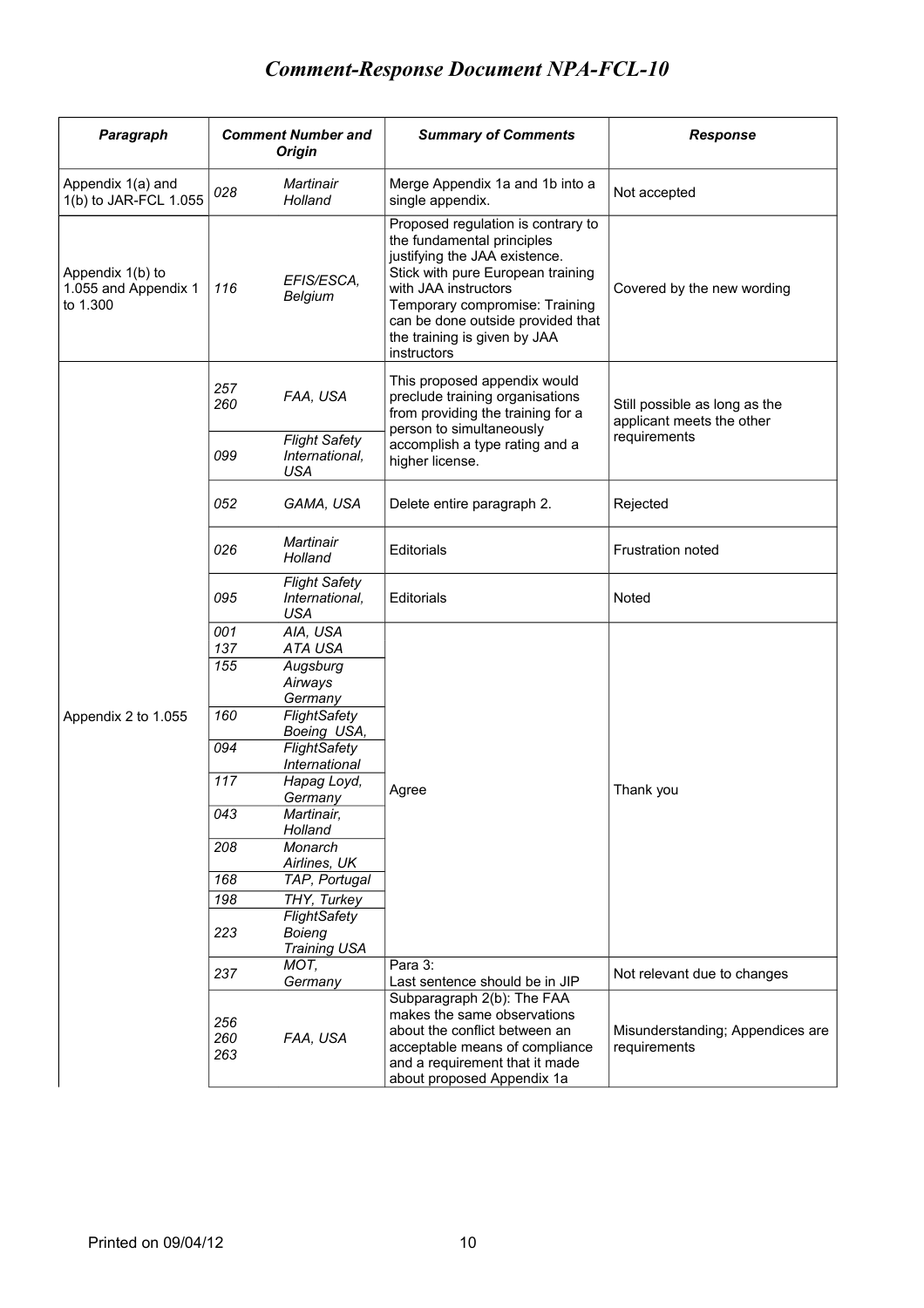| Paragraph            |     | <b>Comment Number and</b><br><b>Origin</b>           | <b>Summary of Comments</b>                                                                                                                                                                                                                                                                                                                | <b>Response</b>                                                                                                                          |
|----------------------|-----|------------------------------------------------------|-------------------------------------------------------------------------------------------------------------------------------------------------------------------------------------------------------------------------------------------------------------------------------------------------------------------------------------------|------------------------------------------------------------------------------------------------------------------------------------------|
|                      | 029 | Martinair,<br>Netherlands                            | Text is not an AMC, but is purely<br>explanatory                                                                                                                                                                                                                                                                                          | Rejected. Same text as in JAR-<br>OPS. Maintain the same standard<br>and wording                                                         |
|                      | 002 | AIA, USA                                             |                                                                                                                                                                                                                                                                                                                                           |                                                                                                                                          |
|                      | 161 | FlightSafety<br>Boeing, USA                          | Agree                                                                                                                                                                                                                                                                                                                                     |                                                                                                                                          |
|                      | 224 | <b>Flight Safety</b><br>Boeing, USA                  |                                                                                                                                                                                                                                                                                                                                           | Accepted thanks                                                                                                                          |
|                      | 097 | <b>Flight Safety</b><br>International,<br><b>USA</b> |                                                                                                                                                                                                                                                                                                                                           |                                                                                                                                          |
|                      | 053 | GAMA, USA                                            |                                                                                                                                                                                                                                                                                                                                           |                                                                                                                                          |
| <b>AMC FCL 1.055</b> | 175 | SAS, Sweden                                          | "A FTO/TRTO must establish and<br>document a quality system<br>acceptable to the authority.<br>For the structure and<br>content reference is made<br>to JAR-OPS 1.035 and<br>AMC OPS 1.035"<br>The aim is the same but there are<br>significant differences in the use of<br>vocabulary and structure.<br>JAR-OPS should be the standard. | Partly accepted.<br>New text at the end of AMC FCL<br>1.055: "The quality system in JAR-<br>FCL and in other JARs may be<br>integrated." |
|                      | 273 | <b>ERA</b>                                           | Additional text at end of title: "Not<br>operating in accordance with JAR-<br><b>OPS</b><br>Operators who are operating in<br>acc. With JAR-OPS are<br>subject to a Quality<br>Control System under<br>JAR-OPS 1.035, which<br>includes training                                                                                          | Covered. See comment 175                                                                                                                 |
|                      | 069 | CAA, UK                                              | 4 <sup>th</sup> Para<br>From 2 <sup>nd</sup> and 3 <sup>rd</sup> lines delete 'full<br>time"<br>All instructors should be included<br>when deciding if an<br>FTO or TRTO can be<br>regarded as a very<br>small or small<br>organisation not just full<br>times+                                                                           | Accepted. Delete "full time" (twice<br>in AMC FCL 1.055 (2) in paragraph<br>4                                                            |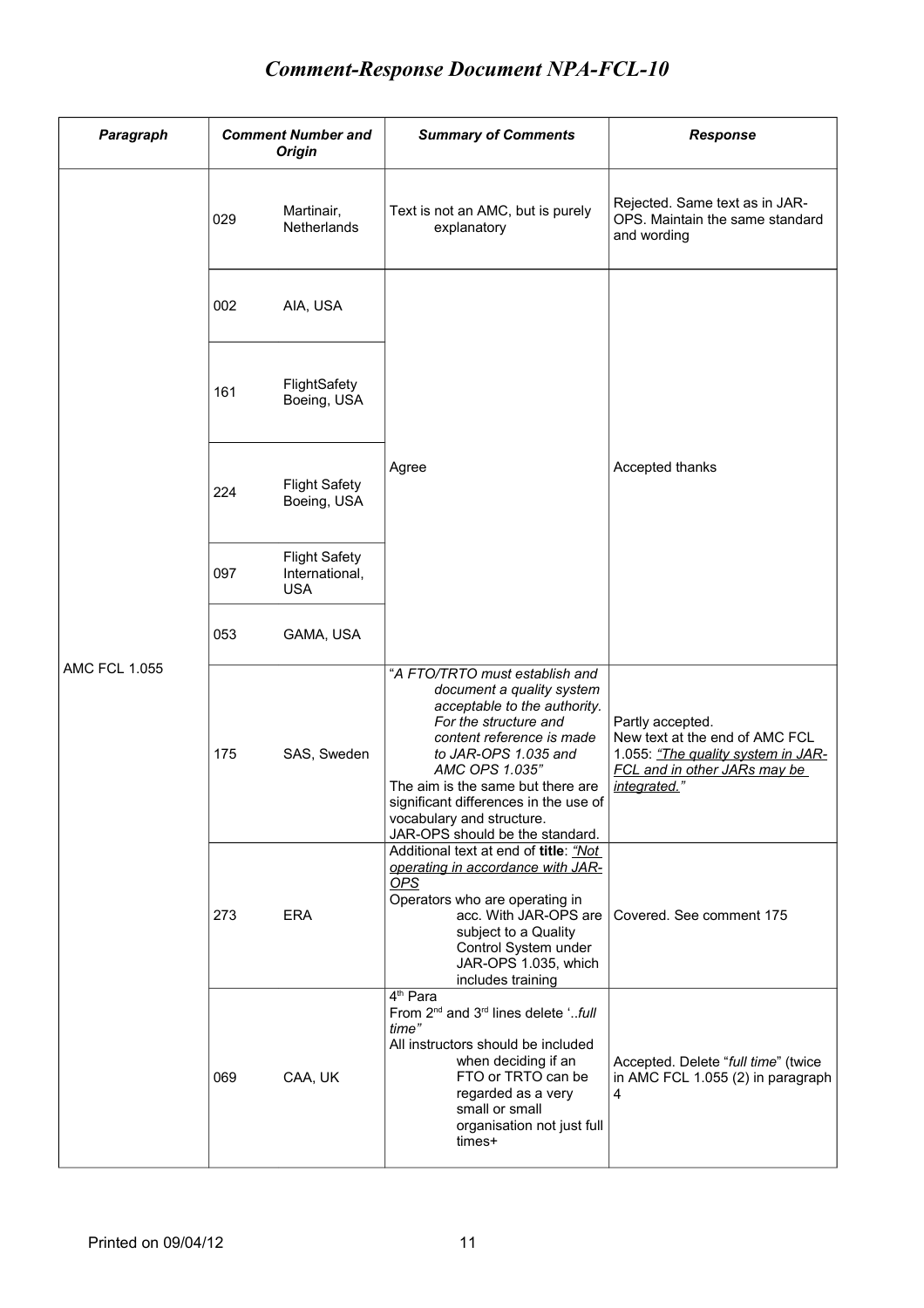| Paragraph            |     | <b>Comment Number and</b><br><b>Origin</b> | <b>Summary of Comments</b>                                                                                                                                                                                                                                                                                                                                                                                                                                                                                             | <b>Response</b>                                                                                                                                                                                                                                                                                                                                                                                                                                                                                                                                                                                                                                                     |
|----------------------|-----|--------------------------------------------|------------------------------------------------------------------------------------------------------------------------------------------------------------------------------------------------------------------------------------------------------------------------------------------------------------------------------------------------------------------------------------------------------------------------------------------------------------------------------------------------------------------------|---------------------------------------------------------------------------------------------------------------------------------------------------------------------------------------------------------------------------------------------------------------------------------------------------------------------------------------------------------------------------------------------------------------------------------------------------------------------------------------------------------------------------------------------------------------------------------------------------------------------------------------------------------------------|
|                      | 220 | DAC,<br>Luxembourg                         | This IEM could be shortened: the<br>same provisions are repeated<br>again and again in almost each<br>para.                                                                                                                                                                                                                                                                                                                                                                                                            | Covered. See comment 029                                                                                                                                                                                                                                                                                                                                                                                                                                                                                                                                                                                                                                            |
| <b>AMC FCL 1.055</b> | 070 | CAA, UK                                    | Para 1<br><b>Accountable Manager: Delete</b><br>existing text and add:<br>"Accountable Manager: The<br>person acceptable to the Authority<br>who has authority for ensuring<br>that all operations can be carried<br>out to the standard required by the<br>Authority, and any additional<br>requirements defined by the<br>FTO/TRTO. This may be the<br>Head of Training."<br>Clarification. There is no proper<br>definition in the<br>proposed IEM. The<br>above text is from JAR-<br>OPS modified for JAR-<br>FCL. | Partly accepted.<br>Delete "May be the Head of<br>Training"<br>Add: "A person acceptable to the<br>Authority who has authority for<br>ensuring that all training activities<br>can be financed and carried out to<br>the standards required by the<br>Authority, and additional<br>requirements defined by the<br>FTO/TRTO."<br>Add to Appendix 1a (para 9) and 2<br>(Para 8) to JAR-FCL 1.055:<br>"An FTO/TRTO shall nominate a<br>person acceptable to the Authority<br>who shall satisfy the Authority that<br>sufficient funding is available to<br>conduct training to the approved<br>standard. Such person shall be<br>known as the accountable<br>manager." |
|                      | 183 | DGAC, France                               | Insert definition of JAR-OPS for<br>Accountable Manager                                                                                                                                                                                                                                                                                                                                                                                                                                                                | Accepted. See comment 070 and<br>071.                                                                                                                                                                                                                                                                                                                                                                                                                                                                                                                                                                                                                               |
|                      | 071 | CAA, UK                                    | Para 2:<br>Delete "The Head of Training" and<br>insert: The Accountable Manager"<br>Clarification.<br>As written the text implies that the<br>Head of Training must<br>be the Accountable<br>Manager                                                                                                                                                                                                                                                                                                                   | Partly accepted. See comment 070<br>and 183.                                                                                                                                                                                                                                                                                                                                                                                                                                                                                                                                                                                                                        |
|                      | 019 | LFV, Sweden                                | Para 4:<br>4.2<br>Add: not be a Chief Flying<br>Instructor or Chief Ground<br>Instructor"<br>Quality Manager should not hold<br>any of these positions                                                                                                                                                                                                                                                                                                                                                                 | Rejected. Do not cover small<br>organisation.                                                                                                                                                                                                                                                                                                                                                                                                                                                                                                                                                                                                                       |
|                      | 072 | CAA, UK                                    | 4.3 Second sentence is a<br>requirement and the committee<br>should consider if it ought to move<br>to Appendix 1a and 2 to 1.055.<br>A chief instructor is not a post<br>recognised in JAR-FCL, is it Head<br>of Training?                                                                                                                                                                                                                                                                                            | Partly accepted.<br>Delete: "it will not be acceptable<br>for"<br>Insert: "should not"<br>Replace "chief instructor" by "Head<br>of Training, Chief Flying Instructor<br>and Chief Ground Instructor."                                                                                                                                                                                                                                                                                                                                                                                                                                                              |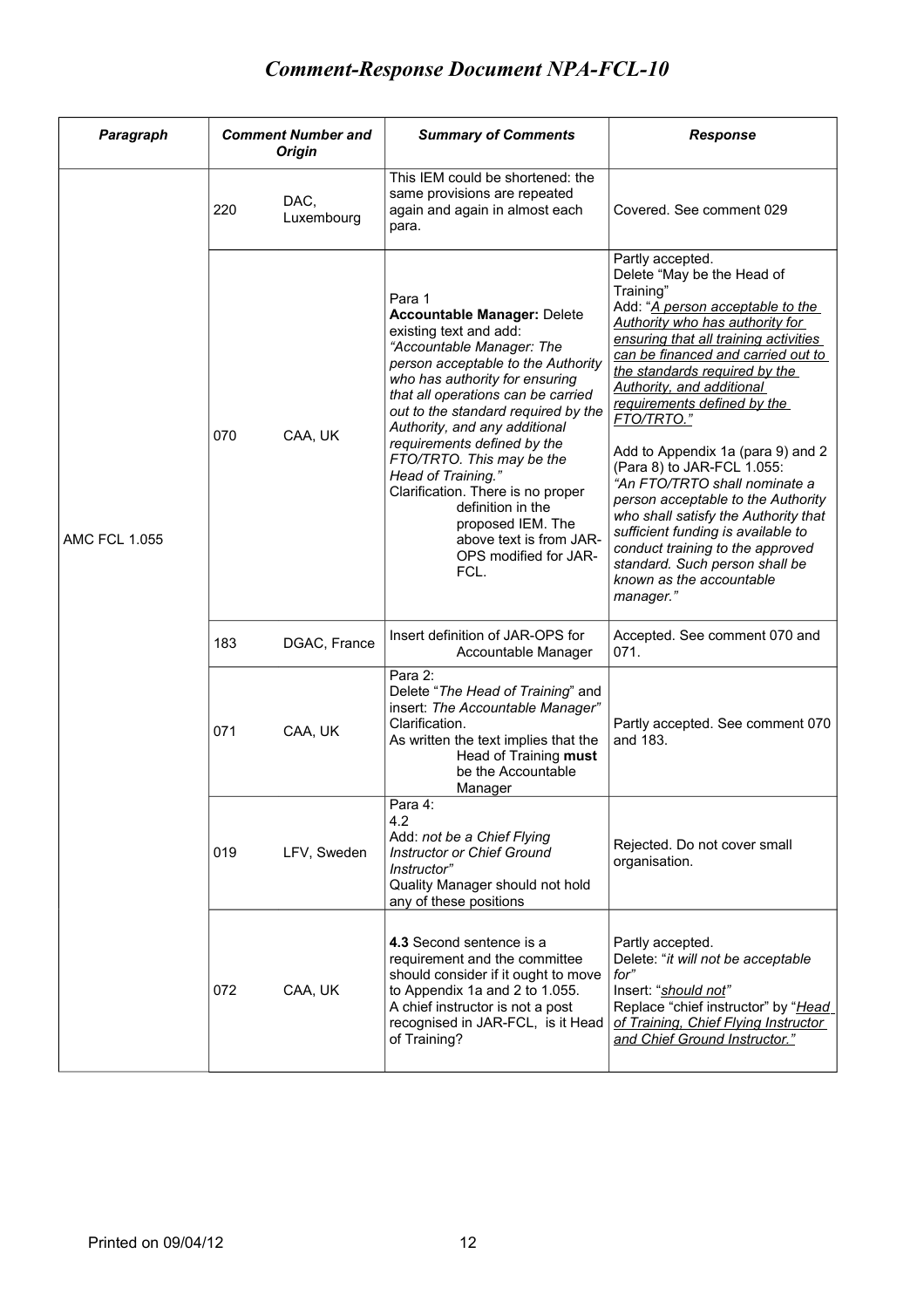| Paragraph                       | <b>Comment Number and</b><br><b>Origin</b> | <b>Summary of Comments</b>                                                                                                                                                                                                                                                                                                                                                                                                                                                                                                         | <b>Response</b>                                             |
|---------------------------------|--------------------------------------------|------------------------------------------------------------------------------------------------------------------------------------------------------------------------------------------------------------------------------------------------------------------------------------------------------------------------------------------------------------------------------------------------------------------------------------------------------------------------------------------------------------------------------------|-------------------------------------------------------------|
|                                 | Martinair,<br>031<br>Netherlands           | Para 6.12<br>Delete para:<br>Customer satisfaction is, in<br>principle, not an<br>element of a quality<br>assurance programme<br>airmed at ensuring<br>"safe and efficient<br>training" (IEM 1.055<br>para 3).                                                                                                                                                                                                                                                                                                                     | Rejected. See comment 029.                                  |
| <b>AMC FCL 1.055</b>            | Martinair,<br>032<br><b>Netherlands</b>    | Para 10<br>Most is stated in para 14.<br>Little difference between<br>"inspection" and "audit".<br>If comment not accepted than at<br>least maintenance should be<br>deleted as it is not agreed that<br>maintenance is a "typical subject<br>area for quality inspection" by an<br>FTO/TRTO. Most FTOs/TRTOs<br>will be using JAR 145 approved<br>organisations for their<br>maintenance. What requires<br>auditing, is the FTO/TRTO's<br>relationship with the maintenance<br>provider used (see para 14 point h<br>of the IEM). | Rejected. There is a need even in<br>the maintenance field. |
|                                 | DAC,<br>220<br>Luxembourg                  | Para 17.1.2<br>Refers to 4.8.4. There is no<br>paragraph 4.8.4                                                                                                                                                                                                                                                                                                                                                                                                                                                                     | Accepted: delete "4.8.4" insert "16"                        |
|                                 |                                            | Most is stated in para 14.<br>Little difference between<br>"inspection" and "audit".<br>If comment not accepted than at<br>least maintenance should be<br>deleted as it is not agreed that<br>maintenance is a "typical subject<br>area for quality inspection" by an<br>FTO/TRTO. Most FTOs/TRTOs<br>will be using JAR 145 approved<br>organisations for their<br>maintenance. What requires<br>auditing, is the FTO/TRTO's<br>relationship with the maintenance<br>provider used (see para 14 point h<br>of the IEM).            |                                                             |
| Appendix 1 to JAR-<br>FCL 1.075 | DGAC, France<br>184                        | Delete "issued in accordance with<br>ICAO" since JAR-FCL are not<br>totally in accordance with ICAO<br>(validity period of class 2 medical<br>certificate).                                                                                                                                                                                                                                                                                                                                                                        | Will be clarified with ICAO                                 |
|                                 | LFV, Sweden<br>020                         | Size of each page shall be one<br>eighth A4. Delete "not less".                                                                                                                                                                                                                                                                                                                                                                                                                                                                    | Not accepted                                                |
| <b>JAR-FCL 1.080</b>            | MOT,<br>238<br>Germany                     | Add "occupying a pilot's seat" at<br>end of paragraph (c)(1)(i) for<br>clarification of commander/pilot-in-<br>command.<br>Add new paragraph (d) to clarify<br>evidence of specific JAR-FCL<br>qualifications                                                                                                                                                                                                                                                                                                                      | Comment withdrawn - not part of<br><b>NPA 10</b>            |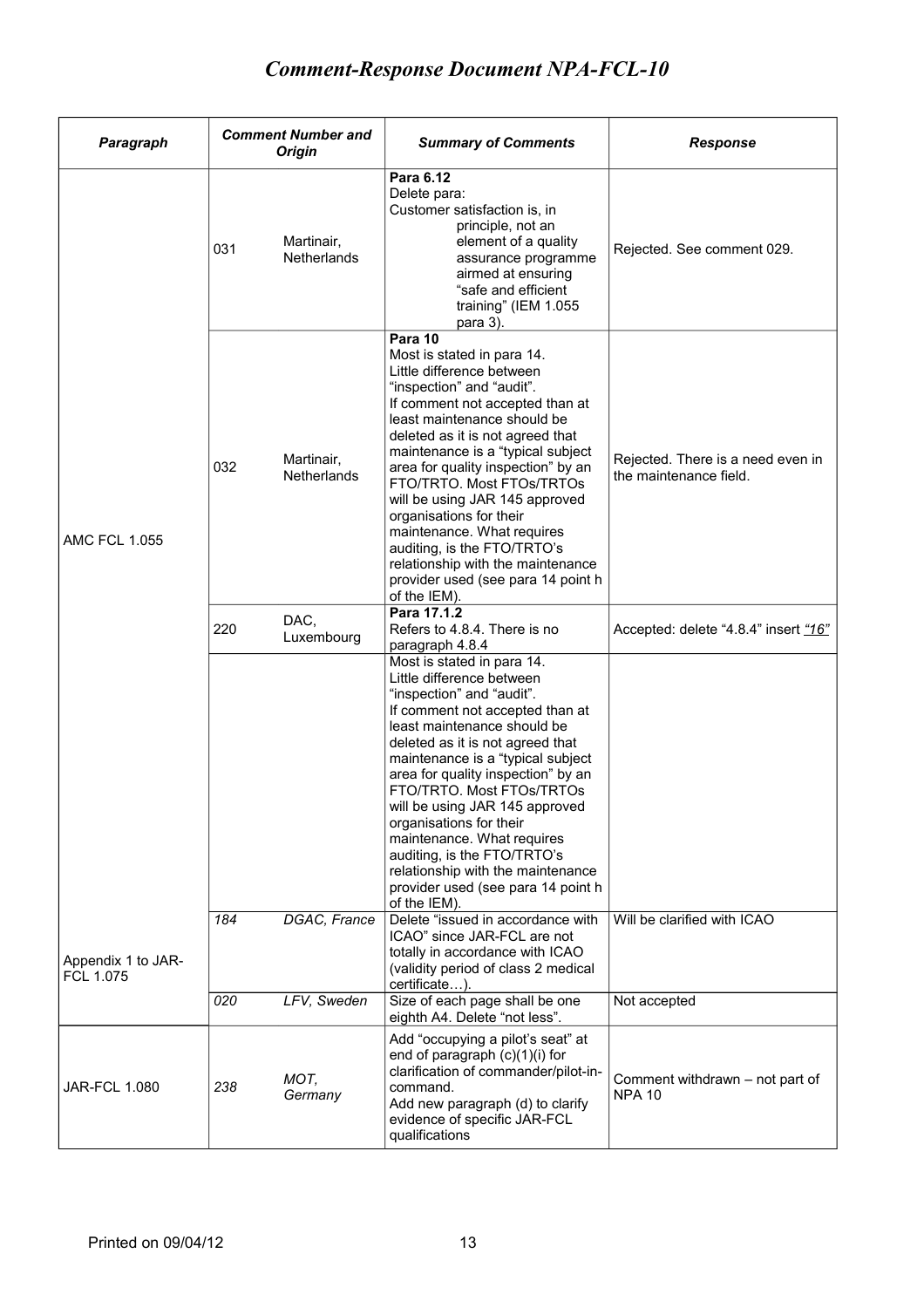| Paragraph                |            | <b>Comment Number and</b><br><b>Origin</b>     | <b>Summary of Comments</b>                                                                                                                                                                                                                                                                                                                              | <b>Response</b>                                                                                        |
|--------------------------|------------|------------------------------------------------|---------------------------------------------------------------------------------------------------------------------------------------------------------------------------------------------------------------------------------------------------------------------------------------------------------------------------------------------------------|--------------------------------------------------------------------------------------------------------|
| Appendix 1 to JAR-       | 204        | CAA, Denmark                                   | Paragraph 1, change the third "at<br>least 120 questions" to "at least<br>100 questions".                                                                                                                                                                                                                                                               | Not accepted                                                                                           |
| FCL 1.130 & 1.135        | 033        | Martinair<br>Holland                           | PPL is a recreational licence, and<br>the requirements should reflect it.                                                                                                                                                                                                                                                                               | Not accepted                                                                                           |
|                          | 021        | LFV, Sweden                                    | Add "at the discretion of the<br>Authority" after "or more days".                                                                                                                                                                                                                                                                                       | Accepted                                                                                               |
|                          | 034        | Martinair<br>Holland                           | No objection                                                                                                                                                                                                                                                                                                                                            | Noted                                                                                                  |
| <b>JAR-FCL 1.185</b>     | 073        | CAA, UK                                        | Insert "to achieve a pass in all<br>sections of " after" who fails"<br>After " until" delete "a new" and<br>insert " <i>the</i> ". Changes make it<br>clear that failure in any section of<br>the check renders the rating<br>invalid until a complete pass has<br>been achieved.                                                                       | Accepted text change, same for<br>1.245 (d) (076), 1.315(b) (082)                                      |
|                          | 111        | ECA, Belgium                                   | Delete autogyro                                                                                                                                                                                                                                                                                                                                         | Both comments accepted by                                                                              |
| <b>JAR-FCL 1.215</b>     | 074        | CAA, UK                                        | Or add also to JAR-FCL 1.215(a)                                                                                                                                                                                                                                                                                                                         | deleting autogyro's                                                                                    |
|                          | 258        | FAA, USA                                       | This proposed subpara would                                                                                                                                                                                                                                                                                                                             |                                                                                                        |
| JAR-FCL 1.240 &<br>1.245 | 264<br>101 | FAA, USA<br><b>Flight Safety</b><br>Int'l, USA | impose upon an applicant for a<br>class or type rating or both all the<br>requirements of JAR-FCL for that                                                                                                                                                                                                                                              | Rejected as we only insist on the<br>applicable paragraphs                                             |
|                          | 056        | GAMA, USA                                      | rating(read further the comment)                                                                                                                                                                                                                                                                                                                        |                                                                                                        |
| JAR-FCL 1.240 &<br>1.245 | 075        | CAA, UK                                        | Move to Subpart A it is a special<br>situation of the kind dealt with in<br>these provisions where licensing<br>decisions taken by individual<br>member States acting at their own<br>discretion are not binding on other<br>member States                                                                                                              | Rejected                                                                                               |
| <b>JAR-FCL 1.240</b>     | 035        | Martinair<br>Holland                           | This explanation to this para<br>suggests that a pilot can (subject<br>to the NAA's agreement) obtain a<br>rating on their JAA licence on an<br>aeroplane registered or operated<br>in a non-JAA State is to be<br>welcomed. If it is so that rating can<br>only be used in non-JAA state<br>delete. If it is not so then the text<br>requires revision | Rejected partly misunderstanding                                                                       |
|                          | 185        | DGAC, France                                   | Add to (a)(4): "The restriction may<br>be removed when the holder has<br>completed at least 500 hours of<br>flight as a pilot on the type/class<br>and complied with the revalidation<br>criteria as in JAR-FCL 1.245"                                                                                                                                  | Accepted (editorial: change:<br>criteria as in paragraph 1.245" to<br>"requirements of JAR-FCL 1.245") |
|                          | 022        | LFV, Sweden                                    | delete whole para, not acceptable                                                                                                                                                                                                                                                                                                                       | Rejected: the para enables pilots<br>to work on aircraft registered<br>outside JAA member States.      |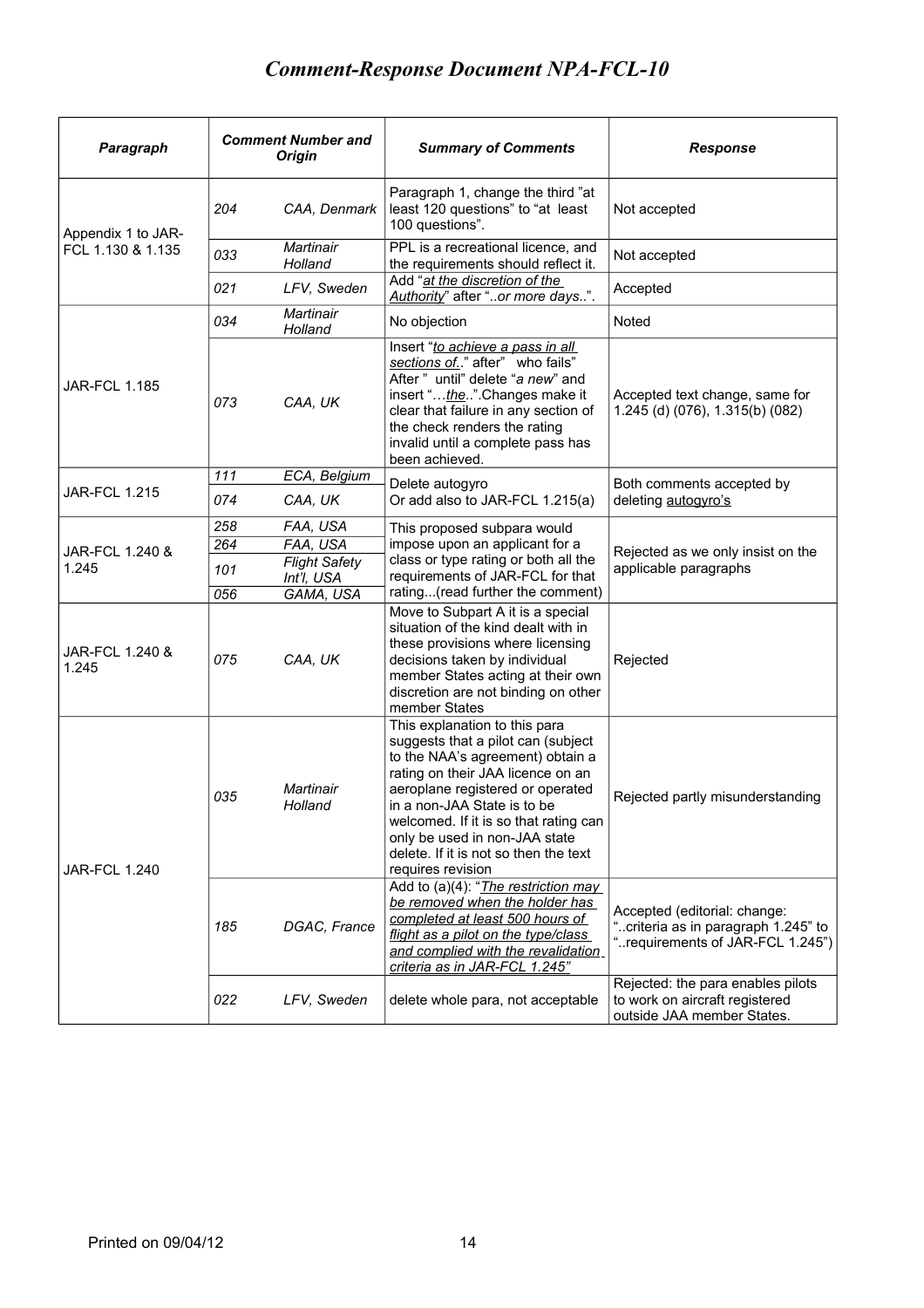| Paragraph            |            | <b>Comment Number and</b><br><b>Origin</b> | <b>Summary of Comments</b>                                                                                                                                                                                                                                                                                                                                                                                        | <b>Response</b>                                                                                                                                                                                                                                                   |
|----------------------|------------|--------------------------------------------|-------------------------------------------------------------------------------------------------------------------------------------------------------------------------------------------------------------------------------------------------------------------------------------------------------------------------------------------------------------------------------------------------------------------|-------------------------------------------------------------------------------------------------------------------------------------------------------------------------------------------------------------------------------------------------------------------|
|                      | 023        | LFV, Sweden                                | delete para                                                                                                                                                                                                                                                                                                                                                                                                       | Rejected                                                                                                                                                                                                                                                          |
| <b>JAR-FCL 1.245</b> | 076        | CAA, UK                                    | Insert "to achieve a pass in all<br>sections of" after" who fails"<br>After " until" delete "a new" and<br>insert "the". Changes make it<br>clear that failure in any section of<br>the check renders the rating<br>invalid until a complete pass has<br>been achieved.                                                                                                                                           | Accepted by comment 073                                                                                                                                                                                                                                           |
| JAR-FCL 1.245(e)(3)  | 077        | CAA, UK                                    | After "operated by" insert "an<br>operator" To confirm to similar<br>wording in $(e)(2)$                                                                                                                                                                                                                                                                                                                          | Accepted add "an operator of a"<br>after ""operated by"                                                                                                                                                                                                           |
| JAR-FCL 1.245(e)(4)  | 186        | DGAC, France                               | first line amend to read "issued<br>and used" ; licences issued by a<br>JAA member State are covered in<br>$1.245(e)(1)$ and $(2)$ – editorial?                                                                                                                                                                                                                                                                   | Rejected; text is correct                                                                                                                                                                                                                                         |
| JAR-FCL 1.245(f)(1)  | 187        | DGAC, France                               | add after $(b)$ $(1)$                                                                                                                                                                                                                                                                                                                                                                                             | Add after "by the Authority" : "and<br>complete a proficiency check in<br>accordance with Appendix 1 to<br>JAR-FCL 1.240."                                                                                                                                        |
| <b>JAR-FCL 1.261</b> | 239        | MOT,<br>Germany                            | Paragraph (d)(2):<br>Addition to text of NPA 5 "Where<br>MCC training is combined with<br>training for an initial type rating on<br>a multi-pilot aeroplane also other<br>FTD's may be used as part of the<br>overall approval of the combined<br>course".<br>In case of combination of MCC<br>training and type training for a<br>multi-pilot aeroplane, also other<br>FTD's may be used subject to<br>approval. | Covered by NPA-FCL-5                                                                                                                                                                                                                                              |
|                      | 266<br>133 | Finnair.<br>Finland                        | Transfer Appendix to Subpart N of<br>JAR-OPS 1 as an AMC.<br>Rewrite text as an AMC and<br>deletion of 1 <sup>st</sup> item.<br>Reason: nature of the text is JAR-<br>OPS <sub>1</sub>                                                                                                                                                                                                                            | Not accepted. TRWG was a<br>a)<br>combined working group<br>FCL/OPS. If OPS committee<br>wants to introduce it is an<br>AMC it is their decision. For<br>FCL it should stay in as an<br>Appendix<br>Accepted. No. 1 is deleted the<br>b)<br>rest will be renumber |
| Appendix 1 to 1.261  | 036        | Martinair<br>Holland                       | Agree. This improvement in the<br>ZFT requirements is strongly<br>supported. See also comment to<br><b>JAR-FCL 1.365</b>                                                                                                                                                                                                                                                                                          | Noted                                                                                                                                                                                                                                                             |
|                      | 188        | DGAC, France                               | Title: Add ZFTT                                                                                                                                                                                                                                                                                                                                                                                                   | All proposals accepted.<br>Abbreviation ZFTT will be added to                                                                                                                                                                                                     |
|                      | 133        | Finnair,<br>Finland                        |                                                                                                                                                                                                                                                                                                                                                                                                                   | new number 1 and also to<br>abbreviations list                                                                                                                                                                                                                    |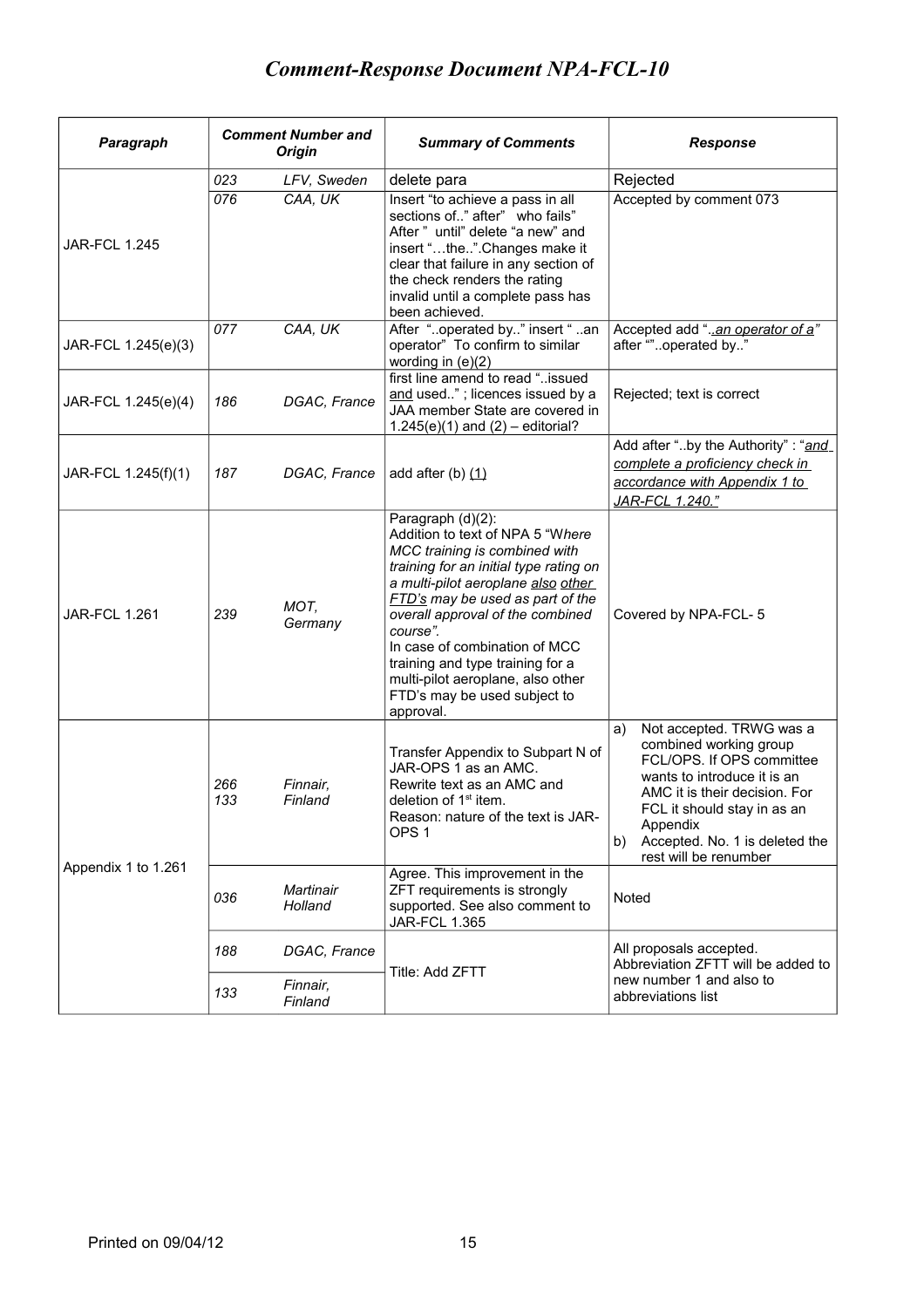| Paragraph           |            | <b>Comment Number and</b><br><b>Origin</b> | <b>Summary of Comments</b>                                                                                                                                                                                                                                                                                                                                                                                                                                                                                                           | <b>Response</b>                                                                                                                                       |
|---------------------|------------|--------------------------------------------|--------------------------------------------------------------------------------------------------------------------------------------------------------------------------------------------------------------------------------------------------------------------------------------------------------------------------------------------------------------------------------------------------------------------------------------------------------------------------------------------------------------------------------------|-------------------------------------------------------------------------------------------------------------------------------------------------------|
|                     | 205        | CAA, Denmark                               | Addition text under Para<br>2. Approval of Zero Flight Time<br>Training"<br>"f) Approval for ZFTT will only be<br>given to training organisations<br>having a specific approved<br>arrangement with JAR-P{S Air<br>Operator assuring that the<br>requirements a s to similarity<br>between simulator and aeroplane,<br>student prerequisite and line flying<br>are met and type rating after ZFTT<br>will be restricted to that operator<br>until line flying under supervision,<br>including line check, has been<br>accomplished." | Accepted with modifications (see<br>new para (f) in new number 1.<br>Similarity between simulator and<br>aeroplane is assured by the user<br>approval |
| Appendix 1 to 1.261 | 112<br>188 | ECA, Belgium<br>DGAC, France               | Paragraph 2(b):<br>Add at the end of the sentence<br>"(see JAR-STD)                                                                                                                                                                                                                                                                                                                                                                                                                                                                  | Accepted                                                                                                                                              |
|                     |            |                                            | Paragraph 2(c) and 3(c):<br>Replace" should" by "shall".<br>Editorial                                                                                                                                                                                                                                                                                                                                                                                                                                                                | Accepted                                                                                                                                              |
|                     |            |                                            | Paragraph 3(b)<br>Replace "jet-turbine" by "turbo jet"<br>as in JAR-OPS                                                                                                                                                                                                                                                                                                                                                                                                                                                              | Accepted                                                                                                                                              |
|                     |            |                                            | Paragraph 4(b): Amend to read<br>"the first four take-offs and<br>landings carried out by a pilot<br>following ZFTT shall be flown                                                                                                                                                                                                                                                                                                                                                                                                   | Accepted                                                                                                                                              |
|                     |            |                                            | under the supervision of a<br>$IRE(A)$ ".<br>Take-offs are as important as<br>landings.                                                                                                                                                                                                                                                                                                                                                                                                                                              | Rejected                                                                                                                                              |
|                     | 270        | Finnair,<br>Finland                        | Paragraph 2(c):<br>"At least 8 additional take-off and<br>landing exercises in lieu of<br>aeroplane flight training shall be<br>conducted by a TRI in type rating<br>course."<br>Additional take-off and landing<br>exercises in lieu of aeroplane flight<br>training shall be included in the<br>type rating course and should be<br>conducted by a TRI.                                                                                                                                                                            | Accepted but reduced to 6 take<br>offs and landings                                                                                                   |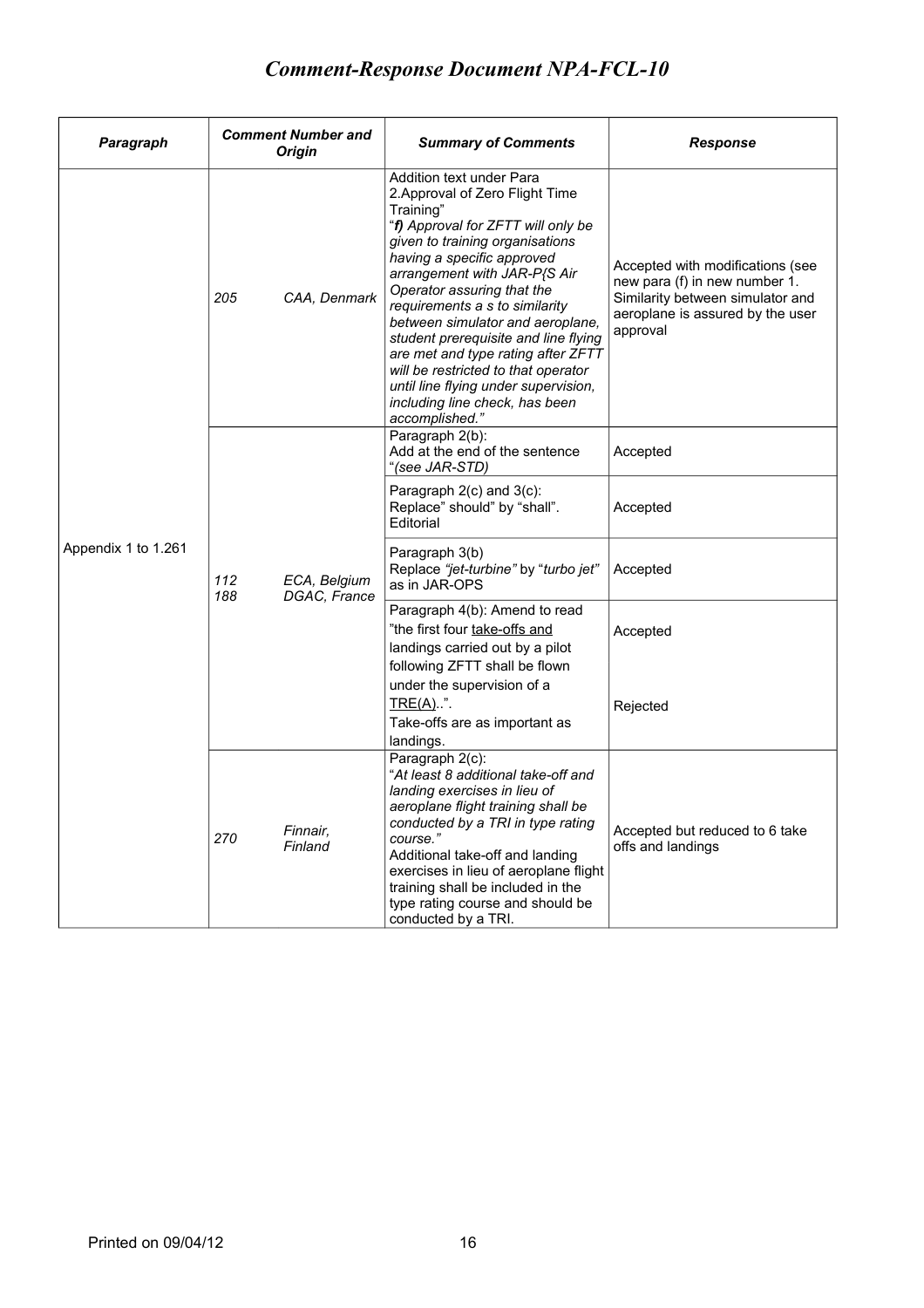| Paragraph           |                | <b>Comment Number and</b><br><b>Origin</b>                                     | <b>Summary of Comments</b>                                                                                                                                                                                                                                                                                                                                                                               | <b>Response</b>                                                                                                    |
|---------------------|----------------|--------------------------------------------------------------------------------|----------------------------------------------------------------------------------------------------------------------------------------------------------------------------------------------------------------------------------------------------------------------------------------------------------------------------------------------------------------------------------------------------------|--------------------------------------------------------------------------------------------------------------------|
|                     | 013            | AECMA,<br>France                                                               | Paragraph 1:<br>Transfer to an AMC<br>Paragraph 2(e):<br>If "should" is used it will prohibit an<br>operator to conduct ZFTT for<br>introduction of a new aeroplane<br>even if already experienced in<br>ZFTT and if simulator is available.                                                                                                                                                             | Covered by deletion of paragraph<br>1: Rejected to allow TRI's to gain<br>some experience on the relevant<br>type. |
|                     | 078            | CAA, UK                                                                        | Paragraph 2(c):<br>Amend as follows: 'a minimum of<br>6 take-off and landing<br>exercises and should be<br>conducted by a TRE" since NPA 5<br>introduced 6 landings as a<br>minimum requirement in the<br>aeroplane.                                                                                                                                                                                     | Accepted but conducted by a TRI                                                                                    |
|                     | 138            | Air Transport<br>Association,<br><b>USA</b>                                    |                                                                                                                                                                                                                                                                                                                                                                                                          | Rejected: the experience<br>requirements have been applied<br>for many years in Europe. More                       |
|                     | 151            | Air Holland                                                                    |                                                                                                                                                                                                                                                                                                                                                                                                          |                                                                                                                    |
| Appendix 1 to 1.261 | 156            | Augsburg<br>Airways,<br>Germany                                                | Paragraph 3(a):<br>Delete paragraph 3(a)<br>And renumber (b) to (a) and (c) to<br>(b). Pilot qualified enough for<br>ZFTT since someone with fewer<br>hours or route sectors will not be                                                                                                                                                                                                                 |                                                                                                                    |
|                     | 162 and<br>225 | <b>Flight Safety</b><br><b>Boeing training</b><br>International,<br><b>USA</b> |                                                                                                                                                                                                                                                                                                                                                                                                          |                                                                                                                    |
|                     | 057            | GAMA, USA                                                                      | serving as Pilot in Command. This                                                                                                                                                                                                                                                                                                                                                                        | evidence would be required to                                                                                      |
|                     | 044            | Martinair,<br>Netherlands                                                      | is a much safer and proven test<br>practise around the world and this                                                                                                                                                                                                                                                                                                                                    | lower these requirements                                                                                           |
|                     | 209            | Monarch<br>Airlines, UK                                                        | requirement only serves to<br>increase costs and add risk to                                                                                                                                                                                                                                                                                                                                             |                                                                                                                    |
|                     | 169            | <b>TAP Air</b><br>Portugal                                                     | aeroplane training.                                                                                                                                                                                                                                                                                                                                                                                      |                                                                                                                    |
|                     | 193            | Turk Hava<br>Yollari, Turkey                                                   |                                                                                                                                                                                                                                                                                                                                                                                                          |                                                                                                                    |
|                     | 003            | AIA, USA                                                                       |                                                                                                                                                                                                                                                                                                                                                                                                          |                                                                                                                    |
|                     | 079            | CAA, UK                                                                        | Paragraph 3(b): should read as<br>follows:<br>"A relevant type of aeroplane is a<br>similar category of aeroplane with<br>a MTOM of not less than 35% of<br>the MTOM of the aeroplane on<br>which the ZFT training is being<br>given".<br>The quoted not less than 10<br>tonnes MTOM or passenger<br>seating for more than 20 is not<br>adequate when the new type may<br>well be a wide-body heavy jet. | Rejected. Is considered to be too<br>restrictive in the light of existing<br>experience.                           |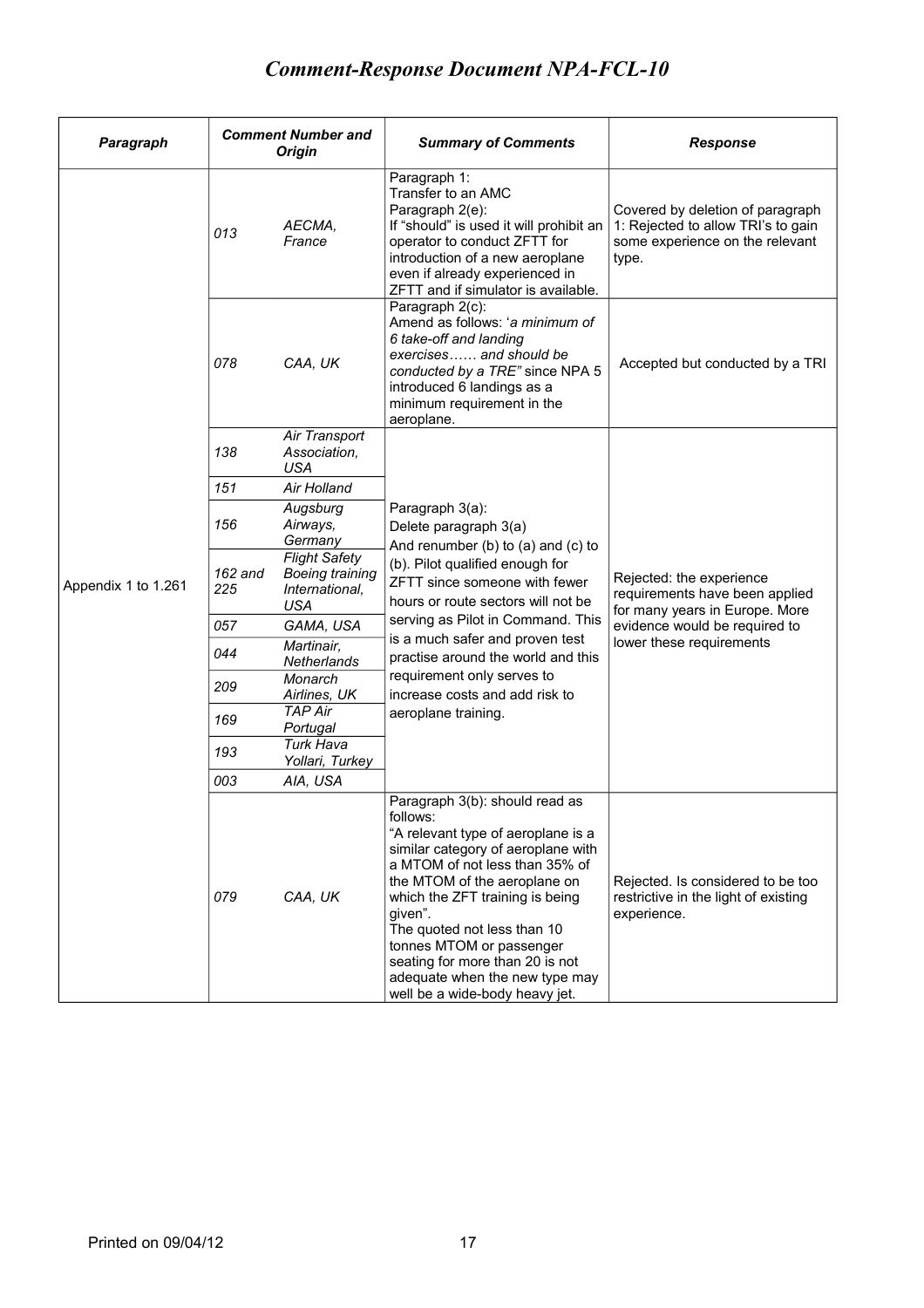| Paragraph            |                | <b>Comment Number and</b><br><b>Origin</b>                               | <b>Summary of Comments</b>                                                                                                                                                                                                                                                                                                                                                                                                                                                                                                                                                                                                                                                    | <b>Response</b>                                                                                                                                                                                                                                                                                                                                                                                                                                     |
|----------------------|----------------|--------------------------------------------------------------------------|-------------------------------------------------------------------------------------------------------------------------------------------------------------------------------------------------------------------------------------------------------------------------------------------------------------------------------------------------------------------------------------------------------------------------------------------------------------------------------------------------------------------------------------------------------------------------------------------------------------------------------------------------------------------------------|-----------------------------------------------------------------------------------------------------------------------------------------------------------------------------------------------------------------------------------------------------------------------------------------------------------------------------------------------------------------------------------------------------------------------------------------------------|
|                      | 014            | AECMA,<br>France                                                         | Paragraph 4: Refers to Line Flying<br>after ZFTT; is relevant to JAR-<br>OPS. Line Flying should be<br>consider as part of an Operator's<br>Conversion Course. Paragraph 4<br>should be replaced by a "bridge"<br>to JAR-OPS.<br>4. ZFTT will be only approved in<br>the frame of an Operator's<br>Conversion Course which shall<br>include a module for Line Flying<br>under Supervision (refer to JAR-<br>OPS). Then 4a and 4b transfer to<br>an IEM: "This IRM provides<br>guidance for Line Flying Under<br>Supervision after ZFTT, the<br>approval of contents and<br>arrangements are contained in<br>JAR-OPS:<br>Line Flying<br>a.<br>B. The first four landings<br>b. | Partly accepted by adding new<br>para (f) to new number 1:<br>Approval for ZFTT will only be<br>given to a training organisation<br>provided by an operator or a<br>training organisation having a<br>specific approved arrangement<br>with a JAR-OPS 1 air operator<br>assuring that student pre-<br>requisites are met and the type<br>rating will be restricted to that<br>operator until flying under<br>supervision has been<br>accomplished." |
|                      | 139            | ATA, USA                                                                 |                                                                                                                                                                                                                                                                                                                                                                                                                                                                                                                                                                                                                                                                               |                                                                                                                                                                                                                                                                                                                                                                                                                                                     |
|                      | 152            | Air Holland,                                                             | Paragraph 4(a):<br>"as soon as possible but not more<br>than 15 days after the completion<br>of" should replace "within 7<br>days".<br>This additional time will allow the<br>trainee to return to Member State<br>(if trained abroad) and re-adjust to<br>local time                                                                                                                                                                                                                                                                                                                                                                                                         |                                                                                                                                                                                                                                                                                                                                                                                                                                                     |
|                      | 154            | Augsburg<br>Airways,<br>Germany                                          |                                                                                                                                                                                                                                                                                                                                                                                                                                                                                                                                                                                                                                                                               |                                                                                                                                                                                                                                                                                                                                                                                                                                                     |
| Appendix 1 to 1.261  | 132            | Finnair,<br>Finland                                                      |                                                                                                                                                                                                                                                                                                                                                                                                                                                                                                                                                                                                                                                                               |                                                                                                                                                                                                                                                                                                                                                                                                                                                     |
|                      | 163 and<br>226 | FlightSafety<br><b>Boeing</b><br><b>Training</b><br>International<br>USA |                                                                                                                                                                                                                                                                                                                                                                                                                                                                                                                                                                                                                                                                               | Partly accepted; new text "as soon<br>as possible but not later than 15<br>days after completing the ZFTT"                                                                                                                                                                                                                                                                                                                                          |
|                      | 102            | FlightSafety<br>International,<br>USA                                    |                                                                                                                                                                                                                                                                                                                                                                                                                                                                                                                                                                                                                                                                               |                                                                                                                                                                                                                                                                                                                                                                                                                                                     |
|                      | 118            | Hapag Lloyd,<br>Germany                                                  |                                                                                                                                                                                                                                                                                                                                                                                                                                                                                                                                                                                                                                                                               |                                                                                                                                                                                                                                                                                                                                                                                                                                                     |
|                      | 045            | Martinair,<br><b>Netherlands</b>                                         |                                                                                                                                                                                                                                                                                                                                                                                                                                                                                                                                                                                                                                                                               |                                                                                                                                                                                                                                                                                                                                                                                                                                                     |
|                      | 210            | Monarch<br>Airlines, UK                                                  |                                                                                                                                                                                                                                                                                                                                                                                                                                                                                                                                                                                                                                                                               |                                                                                                                                                                                                                                                                                                                                                                                                                                                     |
|                      | 170            | TAP, Portugal                                                            |                                                                                                                                                                                                                                                                                                                                                                                                                                                                                                                                                                                                                                                                               |                                                                                                                                                                                                                                                                                                                                                                                                                                                     |
|                      | 199            | THY, Turkey                                                              |                                                                                                                                                                                                                                                                                                                                                                                                                                                                                                                                                                                                                                                                               |                                                                                                                                                                                                                                                                                                                                                                                                                                                     |
|                      | 004            | AIA, USA                                                                 |                                                                                                                                                                                                                                                                                                                                                                                                                                                                                                                                                                                                                                                                               |                                                                                                                                                                                                                                                                                                                                                                                                                                                     |
|                      | 058            | GAMA, USA                                                                | Delete paragraph 4(a):<br>Requirements for JAR-OPS<br>This additional time will allow<br>(see above)                                                                                                                                                                                                                                                                                                                                                                                                                                                                                                                                                                          | Rejected see change above                                                                                                                                                                                                                                                                                                                                                                                                                           |
| AMC FCL 1.261 (c)(2) | 240            | MOT,<br>Germany                                                          | Paragraph 3: last sentence<br>unclear.<br>Paragraph 4: "skill test" shouldn't<br>be an objective in itself and in<br>sentence 4 "Skill test" may be one                                                                                                                                                                                                                                                                                                                                                                                                                                                                                                                       | The comment is not valid for NPA<br>10. This AMC was adopted in NPA<br>5 nevertheless the type rating<br>working group should examine the<br>proposals or answer the questions.                                                                                                                                                                                                                                                                     |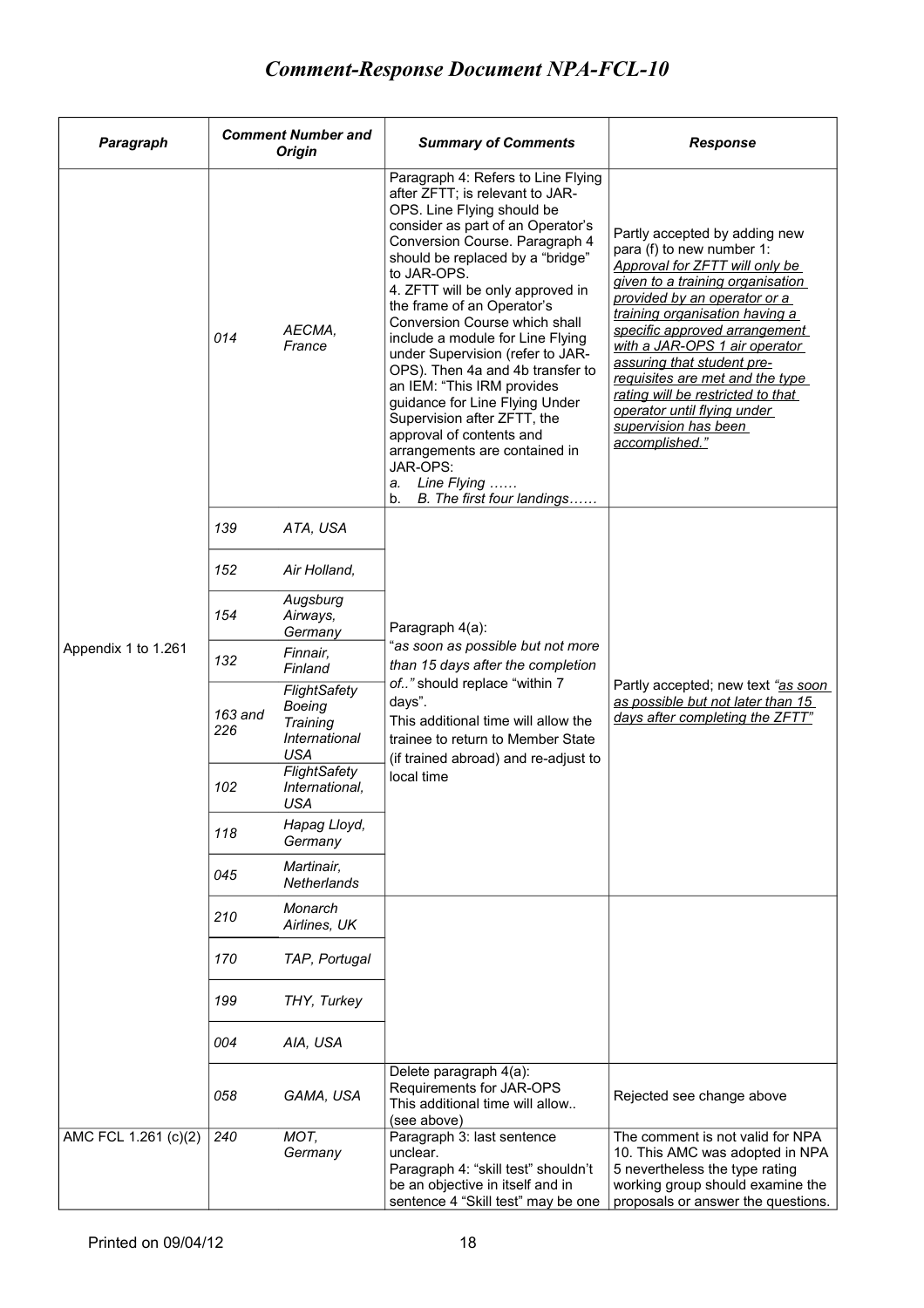|                     |     |                                                | in a flight simulator and/or in the<br>aeroplane. Insofar mentioning<br>STD is not clear                                                                                                                                                                    |                                                                                                                                                                                              |
|---------------------|-----|------------------------------------------------|-------------------------------------------------------------------------------------------------------------------------------------------------------------------------------------------------------------------------------------------------------------|----------------------------------------------------------------------------------------------------------------------------------------------------------------------------------------------|
|                     | 037 | Martinair,<br>Holland                          | Add text to explain that the<br>instruction is given at an FTO<br>or TRTO only                                                                                                                                                                              | Accepted: text added in the<br>heading: "in an FTO or TRTO"                                                                                                                                  |
|                     | 038 | Martinair,<br>Holland                          | Add text to clarify that the<br>Authority is the JAA NAA issuing<br>the organisation's approval to be<br>located outside the JAA                                                                                                                            | Rejected, text is sufficiently clear                                                                                                                                                         |
|                     | 024 | LFV, Sweden                                    | Paragraph 1: Item 1 shall be<br>deleted. The instructors shall<br>meet the JAR-FCL<br>requirements                                                                                                                                                          | Rejected. This para requires higher<br>standards than JAR-FCL; "dual"<br>deleted "equivalent" is needed                                                                                      |
|                     | 113 | ECA, Belgium.                                  | Paragraph 1 (a)(i): Add: "for the<br>instruction of the relevant<br>level to be given"<br>Only instruction on the relevant<br>level is suitable.                                                                                                            | 1) Covered under 1(a)(ii)<br>2) Meaning is all instruction is<br>covered not only flight or ground<br>3) Additional para 2 (a)(vi) rejected<br>as it is no requirement for JAR-FCL<br>TRI(A) |
|                     | 080 | CAA, UK                                        | Paragraph 1 (a)(ii): At end of<br>provision delete '(c) and/or<br>$(d)$ ; and insert ' $(c)$ , $(d)$<br>and/or (e).'<br>No reason to prohibit instructors<br>from giving multi-engine<br>instruction.                                                       | Accepted                                                                                                                                                                                     |
| Appendix 1 to 1.300 | 086 | Swissair<br>Aviation<br>School.<br>Switzerland | 1000 hours should be 500 hours                                                                                                                                                                                                                              | Accepted                                                                                                                                                                                     |
|                     | 189 | DGAC, France                                   | Paragraph 1 (a)(iii): Add "including<br>human factors as in the "teaching<br>and learning syllabus"                                                                                                                                                         | Covered. Included in theoretical<br>instruction para 1 (a)(iii). Exclusion<br>of MCC accepted. Deletion of dual<br>is already covered.                                                       |
|                     | 271 | Finnair,<br>Finland                            | "but shall comprise at least 30<br>hours of ground instruction and 10<br>hours for dual flight instruction<br>(which may include a maximum of<br>5 hours in full flight simulator or<br>FNPT II) and 15 hours of dual-<br>flight instruction-performed by a | Rejected. There is little experience<br>outside Europe on integrated<br>courses. We know nothing about<br>the standards of instructors in<br>other parts of the world.                       |
|                     | 189 | DGAC, France                                   | Paragraph 1 (b): Add new<br>subparagraph "no instruction for<br>MCC"                                                                                                                                                                                        | Covered                                                                                                                                                                                      |
|                     | 081 | CAA, UK                                        | Paragraph 1 b (iv): Delete (1)(b)<br>(iv)<br>There is no flight safety or safety<br>regulatory case to justify these<br>restrictions.                                                                                                                       | Rejected. Justification is found in<br>para 1 (a)(ii) "experience relevant<br>to intended training"                                                                                          |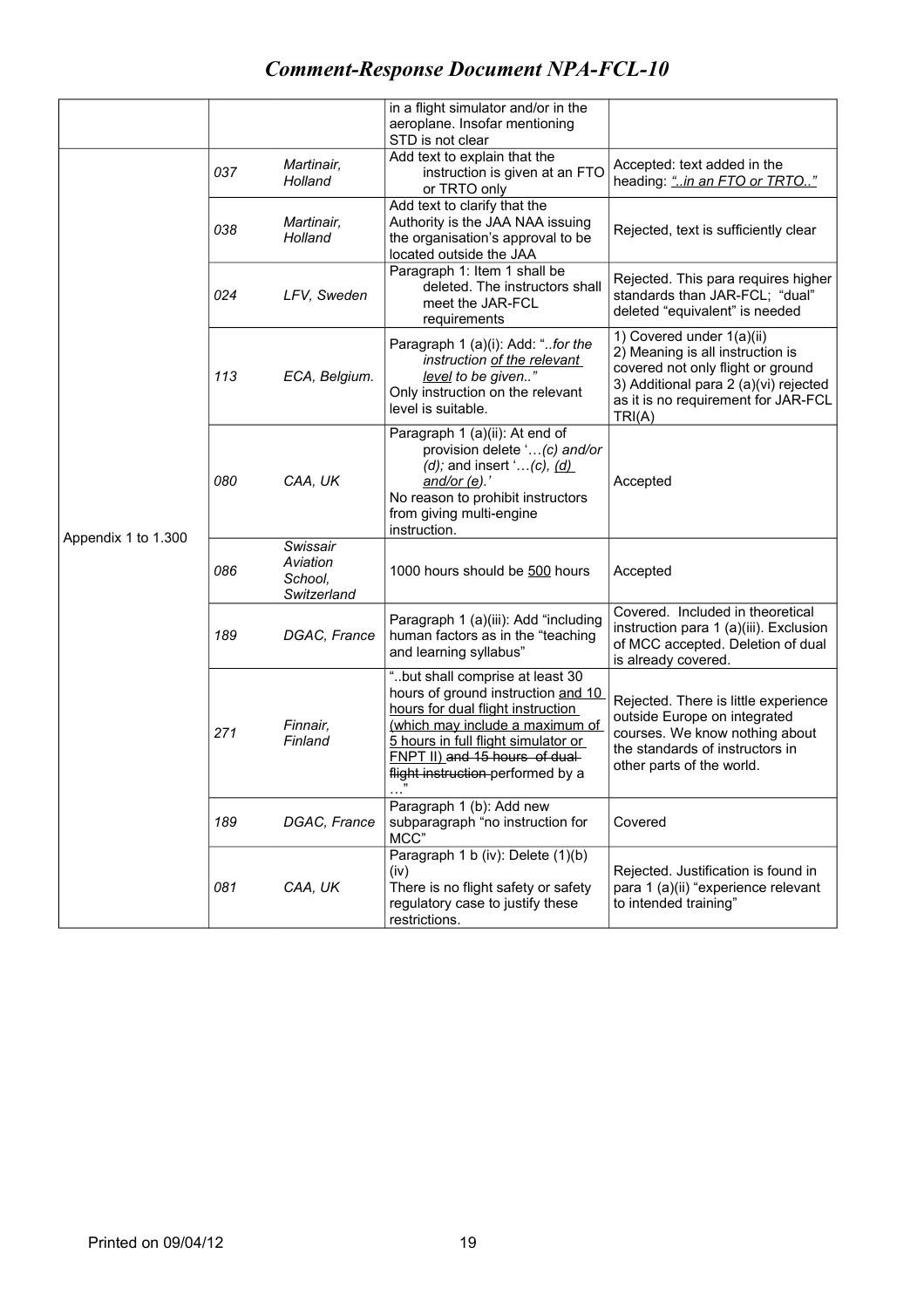| Paragraph           |     | <b>Comment Number and</b><br><b>Origin</b>           | <b>Summary of Comments</b>                                                                                                                                                                                                                                                                                                                                                                                                                                                                                                | <b>Response</b>                                                                      |
|---------------------|-----|------------------------------------------------------|---------------------------------------------------------------------------------------------------------------------------------------------------------------------------------------------------------------------------------------------------------------------------------------------------------------------------------------------------------------------------------------------------------------------------------------------------------------------------------------------------------------------------|--------------------------------------------------------------------------------------|
|                     | 203 | Oxford Air<br>Training<br>School, UK                 | Add paragraph (c):<br>"Instruction may only be given<br>under the direct control of a<br>$CFI(A)$ or nominated deputy<br>holding a JAR-FCL licence and<br>instructor rating as set out in<br>para 16 of Appendix 1 to JAR-<br>FCL 1.055, who is to be present<br>when training is given in the non<br>JAA State."<br>The methods of training and<br>concept of approved ab-initio<br>training are not fully appreciated in<br>many non JAA states. Experience<br>with instructors in the USA<br>confirms that this is so. | Covered by adding this text to<br>Appendix 1b to JAR-FCL 1.055 as<br>a paragraph (e) |
| Appendix 1 to 1.300 | 024 | LFV, Sweden                                          | Paragraph 2(iii): Delete "or<br>equivalent" and "dual"<br>Instructors shall meet the JAR-<br>FCL requirements                                                                                                                                                                                                                                                                                                                                                                                                             | See above                                                                            |
|                     | 267 | Finnair,<br>Finland                                  | Paragraph 2 (a)(ii): "Comply with<br>experience requirements of JAR-<br>FCL 1.365(a)(2) and $(3)$ "<br>Delete (3)<br>Add: "have completed within a                                                                                                                                                                                                                                                                                                                                                                        |                                                                                      |
|                     | 140 | ATA, USA                                             |                                                                                                                                                                                                                                                                                                                                                                                                                                                                                                                           |                                                                                      |
|                     | 150 | Air Holland                                          |                                                                                                                                                                                                                                                                                                                                                                                                                                                                                                                           |                                                                                      |
|                     | 157 | Augsburg<br>Airways,<br>Germany                      |                                                                                                                                                                                                                                                                                                                                                                                                                                                                                                                           | Accepted with different wording                                                      |
|                     | 134 | Finnair.<br>Finland                                  |                                                                                                                                                                                                                                                                                                                                                                                                                                                                                                                           |                                                                                      |
|                     | 164 | <b>Flight Safety</b><br>Boeing, USA                  |                                                                                                                                                                                                                                                                                                                                                                                                                                                                                                                           |                                                                                      |
|                     | 227 | <b>Flight Safety</b><br>Boeing, USA                  | period of 12 months at least three                                                                                                                                                                                                                                                                                                                                                                                                                                                                                        |                                                                                      |
|                     | 103 | <b>Flight Safety</b><br>International,<br><b>USA</b> | route sectors as a crew member<br>or observer on the flight deck of<br>the applicable type"                                                                                                                                                                                                                                                                                                                                                                                                                               |                                                                                      |
|                     | 059 | GAMA, USA                                            | 30 route sectors far exceeds the<br>currency requirements for TRI and                                                                                                                                                                                                                                                                                                                                                                                                                                                     |                                                                                      |
|                     | 046 | Martinair,<br>Netherlands                            | <b>TRE</b>                                                                                                                                                                                                                                                                                                                                                                                                                                                                                                                |                                                                                      |
|                     | 211 | Monarch<br>Airlines, UK                              |                                                                                                                                                                                                                                                                                                                                                                                                                                                                                                                           |                                                                                      |
|                     | 171 | TAP, Portugal                                        |                                                                                                                                                                                                                                                                                                                                                                                                                                                                                                                           |                                                                                      |
|                     | 196 | THY, Turkey                                          |                                                                                                                                                                                                                                                                                                                                                                                                                                                                                                                           |                                                                                      |
|                     | 005 | AIA, USA                                             |                                                                                                                                                                                                                                                                                                                                                                                                                                                                                                                           |                                                                                      |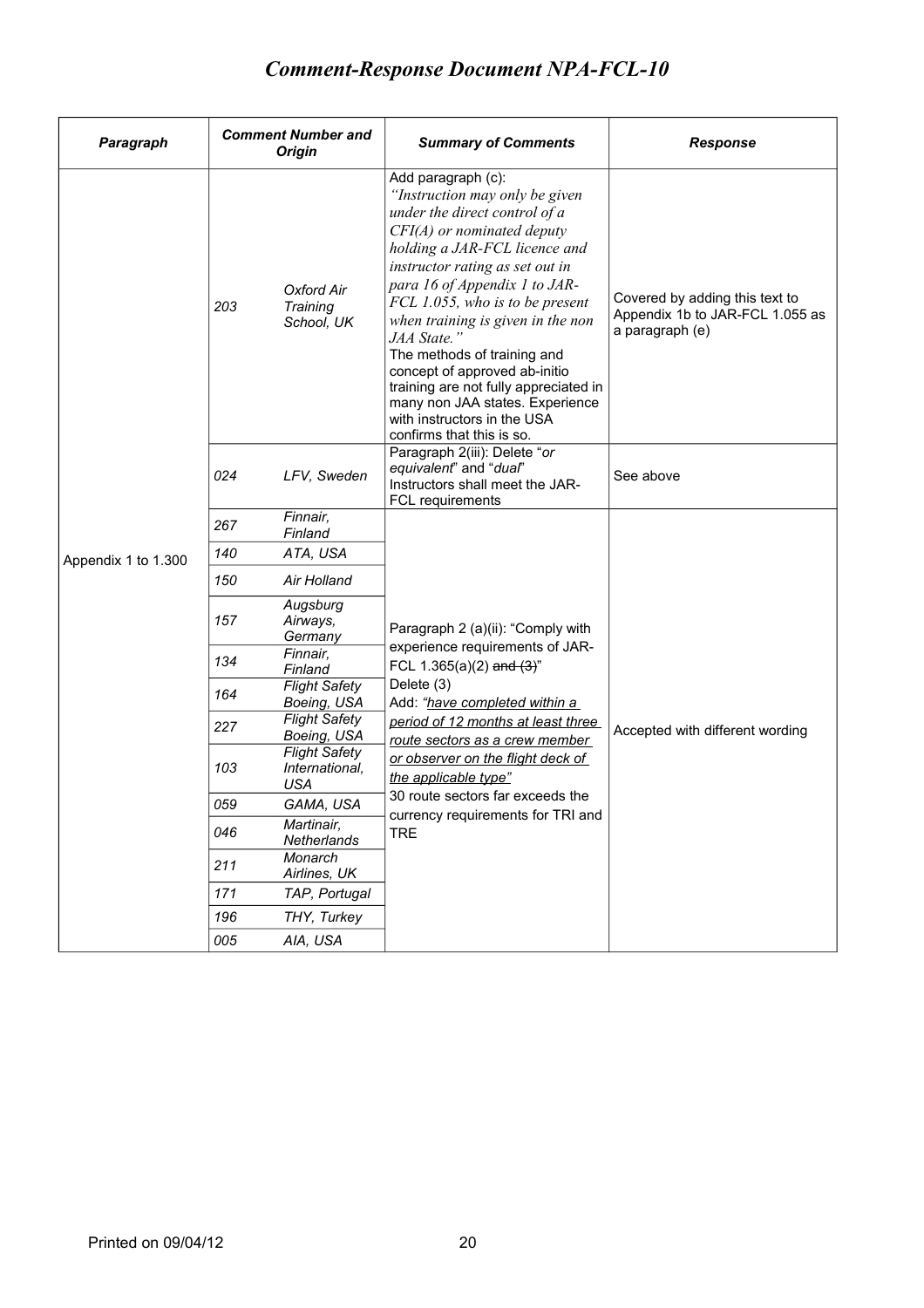| Paragraph           |     | <b>Comment Number and</b><br><b>Origin</b>    | <b>Summary of Comments</b>                                                                                                                                                                                                                                                                                                                                                                                                                                                                                                                                                                                                          | <b>Response</b>                     |
|---------------------|-----|-----------------------------------------------|-------------------------------------------------------------------------------------------------------------------------------------------------------------------------------------------------------------------------------------------------------------------------------------------------------------------------------------------------------------------------------------------------------------------------------------------------------------------------------------------------------------------------------------------------------------------------------------------------------------------------------------|-------------------------------------|
| Appendix 1 to 1.300 | 009 | AIA, USA                                      | Comply with the experience<br>requirements of JAR-FCL 1.365(a)<br>(2) and completed within the 12<br>months preceding the application<br>at least 6 route sectors, to include<br>take-offs and landings as a pilot-<br>in-command or co-pilot on the<br>applicable aeroplane type, or<br>similar type as agreed by the<br>Authority, of which not more than<br>3 sectors may be completed in a<br>flight simulator. Alternatively if PC<br>or co-pilot time is not available for<br>TROs, required flight sectors in<br>the airplane may be satisfied by<br>observation of at least 3 revenue<br>flight sectors from the jump seat. | Covered by changing para 2 (a)(ii)  |
|                     | 189 | DGAC, France                                  | Paragraph 2 (a)(iii): "dual<br>instruction" is not relevant for T/R<br>as, most of the time, the TRI is not<br>in a pilot's seat "flight instruction<br>for the issue of a T/R" is correct                                                                                                                                                                                                                                                                                                                                                                                                                                          | Covered by changing para 2 (a)(iii) |
|                     | 024 | LFV, Sweden                                   | Paragraph 2 (a)(iii): Delete "or<br>equivalent" and "dual"<br>The instructors shall meet the<br>JAR-FCL requirements                                                                                                                                                                                                                                                                                                                                                                                                                                                                                                                | See above                           |
|                     | 268 | Finnair.<br>Finland                           |                                                                                                                                                                                                                                                                                                                                                                                                                                                                                                                                                                                                                                     |                                     |
|                     | 141 | ATA, USA                                      |                                                                                                                                                                                                                                                                                                                                                                                                                                                                                                                                                                                                                                     |                                     |
|                     | 149 | Air Holland                                   |                                                                                                                                                                                                                                                                                                                                                                                                                                                                                                                                                                                                                                     |                                     |
|                     | 158 | Augsburg<br>Airways,<br>Germany               | Paragraph 2 (a)(v): Add after                                                                                                                                                                                                                                                                                                                                                                                                                                                                                                                                                                                                       | Accepted with different wording     |
|                     | 135 | Finnair.<br>Finland                           |                                                                                                                                                                                                                                                                                                                                                                                                                                                                                                                                                                                                                                     |                                     |
|                     | 165 | <b>Flight Safety</b><br>Boeing, USA           | 1.370 "(a), (b)(2), (b)(3) and have<br>completed within 12 months at                                                                                                                                                                                                                                                                                                                                                                                                                                                                                                                                                                |                                     |
|                     | 228 | <b>Flight Safety</b><br>Boeing, USA           | least three sectors as a flight crew<br><u>member or observer in the </u>                                                                                                                                                                                                                                                                                                                                                                                                                                                                                                                                                           |                                     |
|                     | 106 | <b>Flight Safety</b><br>International,<br>USA | applicable type"<br>30 sectors far exceeds the<br>currency requirements for TRI and                                                                                                                                                                                                                                                                                                                                                                                                                                                                                                                                                 |                                     |
|                     | 121 | Hapag Lloyd,<br>Germany                       | <b>TRE</b>                                                                                                                                                                                                                                                                                                                                                                                                                                                                                                                                                                                                                          |                                     |
|                     | 047 | Martinair<br>Holland                          |                                                                                                                                                                                                                                                                                                                                                                                                                                                                                                                                                                                                                                     |                                     |
|                     | 212 | Monarch<br>Airlines, UK                       |                                                                                                                                                                                                                                                                                                                                                                                                                                                                                                                                                                                                                                     |                                     |
|                     | 172 | TAP, Portugal                                 |                                                                                                                                                                                                                                                                                                                                                                                                                                                                                                                                                                                                                                     |                                     |
|                     | 194 | THY, Turkey                                   |                                                                                                                                                                                                                                                                                                                                                                                                                                                                                                                                                                                                                                     |                                     |
|                     | 006 | AIA, USA                                      |                                                                                                                                                                                                                                                                                                                                                                                                                                                                                                                                                                                                                                     |                                     |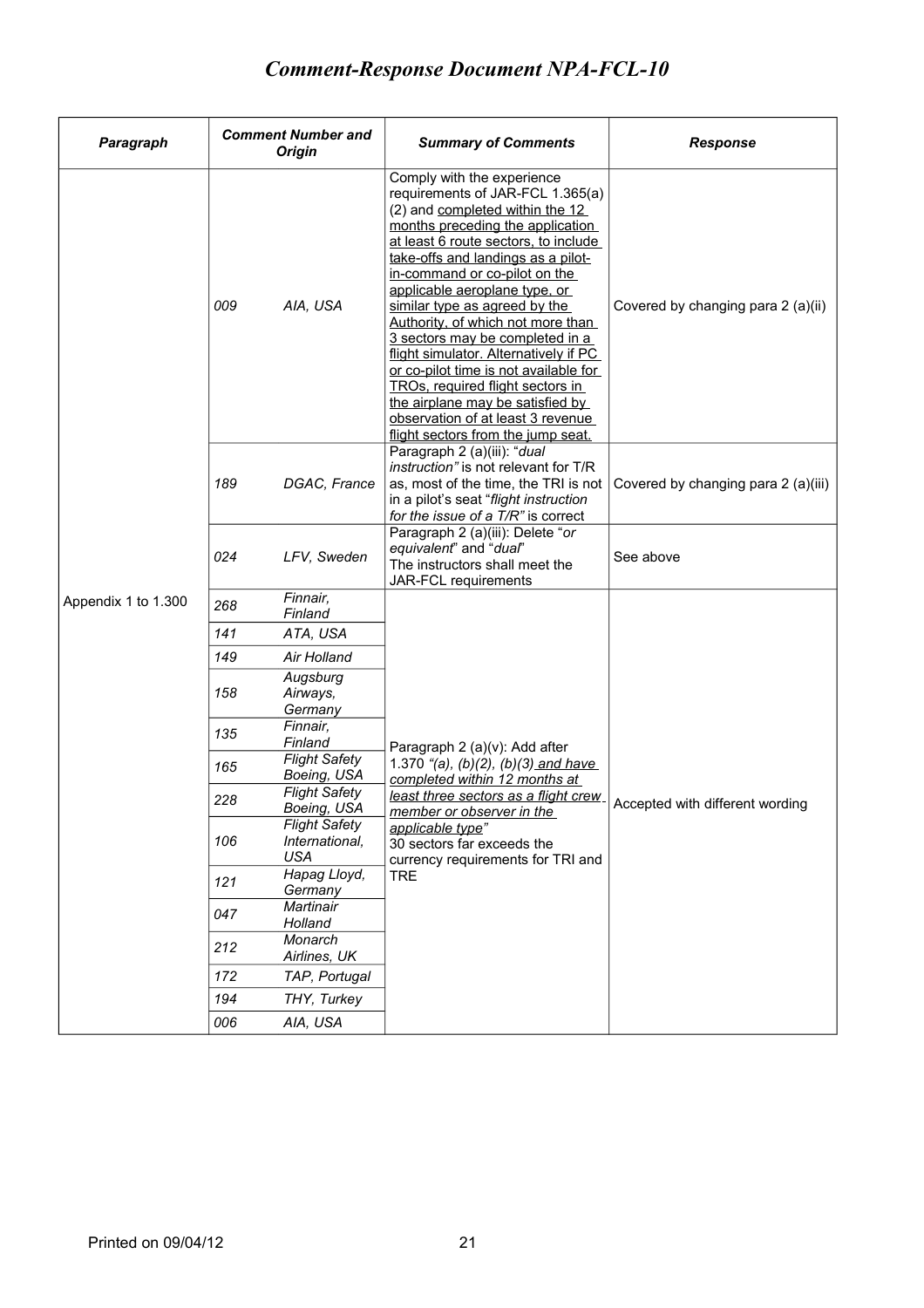| Paragraph           |     | <b>Comment Number and</b><br><b>Origin</b>    | <b>Summary of Comments</b>                                                                                | <b>Response</b>                                               |
|---------------------|-----|-----------------------------------------------|-----------------------------------------------------------------------------------------------------------|---------------------------------------------------------------|
|                     | 142 | ATA, USA                                      |                                                                                                           |                                                               |
|                     | 148 | Air Holland                                   |                                                                                                           |                                                               |
|                     | 159 | Augsburg<br>Airways,<br>Germany               |                                                                                                           |                                                               |
|                     | 166 | <b>Flight Safety</b><br>Boeing, USA           |                                                                                                           |                                                               |
|                     | 229 | <b>Flight Safety</b><br>Boeing, USA           |                                                                                                           |                                                               |
|                     | 104 | <b>Flight Safety</b><br>International,<br>USA | Paragraph 2 (b)(i): no instruction<br>for the issue of any instructor<br>ratings except as relates to     | Covered by JAR-FCL 1.300 (a)(2)<br>(1)                        |
|                     | 060 | GAMA, USA                                     | introduction of a new airplane                                                                            |                                                               |
| Appendix 1 to 1.300 | 119 | Hapag Lloyd,<br>Germany                       | type"                                                                                                     |                                                               |
|                     | 048 | Martinair,<br>Holland                         |                                                                                                           |                                                               |
|                     | 213 | Monarch<br>Airlines, UK                       |                                                                                                           |                                                               |
|                     | 173 | TAP, Portugal                                 |                                                                                                           |                                                               |
|                     | 197 | THY, Turkey                                   |                                                                                                           |                                                               |
|                     | 007 | AIA, USA                                      |                                                                                                           |                                                               |
|                     | 113 | ECA, Belgium                                  | Paragraph 2(b)(iii): Add at the end<br>"on flight and ground"<br>Clarifies the meaning of the<br>sentence | Rejected see above                                            |
|                     | 143 | ATA, USA                                      |                                                                                                           |                                                               |
|                     | 049 | Martinair,<br>Holland                         |                                                                                                           |                                                               |
|                     | 147 | Air Holland                                   |                                                                                                           |                                                               |
|                     | 153 | Augsburg<br>Airways,<br>Germany               |                                                                                                           |                                                               |
|                     | 167 | <b>Flight Safety</b><br>Boeing, USA           | Delete Paragraph 2 (b)(iii).                                                                              |                                                               |
|                     | 230 | <b>Flight Safety</b><br>Boeing, USA           | MCC is used as an integral part of<br>airline training procedures and any                                 | Rejected there is no information on                           |
| Appendix 1 to 1.300 | 105 | <b>Flight Safety</b><br>International,<br>USA | TRTO should be allowed to<br>provide the MCC training if they<br>have a qualified (NAA approved)          | the standards of MCC instruction<br>outside JAA member States |
|                     | 061 | GAMA, USA                                     | MCC course                                                                                                |                                                               |
|                     | 120 | Hapag Lloyd,<br>Germany                       |                                                                                                           |                                                               |
|                     | 214 | Monarch<br>Airlines, UK                       |                                                                                                           |                                                               |
|                     | 174 | TAP, Portugal                                 |                                                                                                           |                                                               |
|                     | 195 | Turk Hava<br>Yollari, Turkey                  |                                                                                                           |                                                               |
|                     | 008 | AIA, USA                                      |                                                                                                           |                                                               |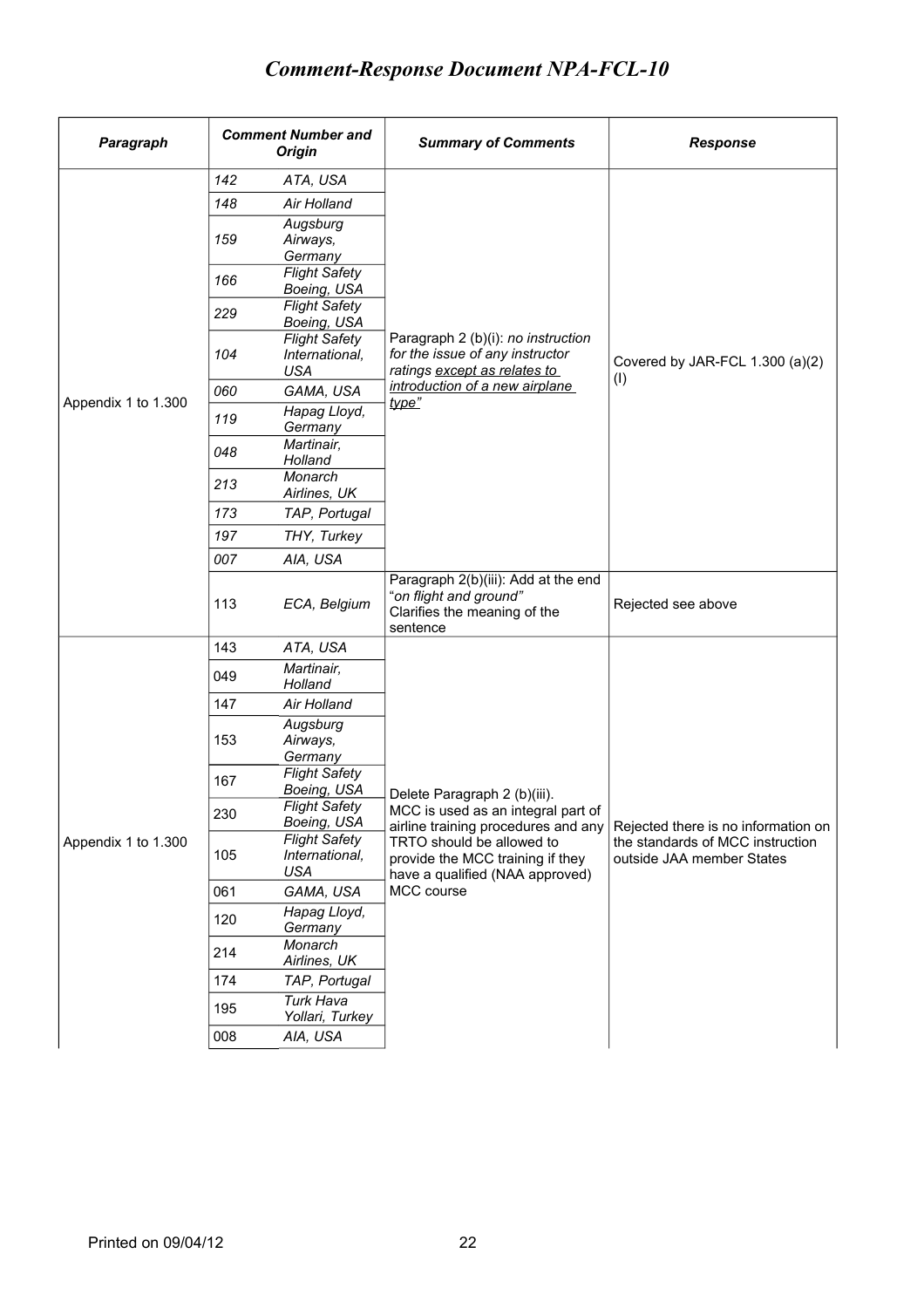| Paragraph                           |     | <b>Comment Number and</b><br><b>Origin</b> | <b>Summary of Comments</b>                                                                                                                                                                                                                                                                                                                                                                                 | <b>Response</b>                                                                                                                                                                                            |
|-------------------------------------|-----|--------------------------------------------|------------------------------------------------------------------------------------------------------------------------------------------------------------------------------------------------------------------------------------------------------------------------------------------------------------------------------------------------------------------------------------------------------------|------------------------------------------------------------------------------------------------------------------------------------------------------------------------------------------------------------|
| Appendix 1 to 1.300                 | 113 | ECA, Belgium                               | Paragraph 2 (b)(vi): Add : "have<br>followed instruction on human<br>performance and limitations<br>relevant to flight instruction in<br>relation with behavioural attitudes"<br>In cases of instructors coming<br>from different cultural<br>environments instruction on<br>behavioural attitudes is needed to<br>give the instructor a better<br>understanding of the pilots he will<br>be dealing with. | Covered – see above                                                                                                                                                                                        |
| JAR-FCL 1.315(b)                    | 082 | CAA, UK                                    | Same as 073                                                                                                                                                                                                                                                                                                                                                                                                | Covered                                                                                                                                                                                                    |
| <b>AMC FCL 1.340</b>                | 190 | DGAC, France                               | 1. Convert AMC into an Appendix<br>for more consistency with JAA<br>policy.<br>2. Transfer all the syllabus after "<br>Basic night Flying" in a new long<br>briefing no 20.<br>3. Make" night flying instruction"<br>optional.<br>4. Paragraph 1.330(c) should be<br>read as "night flying provided a<br>night qualification is held and the<br>relevant part of the FI course has<br>been completed."     | 1. Is covered<br>2. Accepted<br>3. Not accepted<br>4. Not accepted                                                                                                                                         |
|                                     | 039 | Martinair<br>Holland                       | Agree                                                                                                                                                                                                                                                                                                                                                                                                      | <b>Thanks</b>                                                                                                                                                                                              |
|                                     | 114 | ECA, Belgium                               | In Part 2: two times there is an                                                                                                                                                                                                                                                                                                                                                                           |                                                                                                                                                                                                            |
|                                     | 083 | CAA, UK                                    | item 9, second time should be<br>item 10                                                                                                                                                                                                                                                                                                                                                                   | Accepted                                                                                                                                                                                                   |
| <b>AMC FCL 1.365</b>                | 040 | Martinair<br>Holland                       | The elements required to be<br>trained on the aeroplane should<br>be handled in a simulator because<br>it reduces the risk of accidents and<br>incidents during training and the<br>environmental impact of aeroplane<br>training and be more cost-<br>effective.                                                                                                                                          | Not related to NPA 10, will be dealt<br>with in the future on the basis of an<br>existing WP from AEA                                                                                                      |
|                                     | 011 | AOPA,<br>Germany                           | Paragraph (a)(2)"completed at                                                                                                                                                                                                                                                                                                                                                                              | Partly accepted : change 50 hours<br>to 30 hours and 15 hours to 10                                                                                                                                        |
|                                     | 016 | AOPA, UK                                   | least 20 hours as PIC on the                                                                                                                                                                                                                                                                                                                                                                               | hours                                                                                                                                                                                                      |
| JAR-FCL 1.380(a)(2)<br>and $(b)(2)$ | 084 | CAA, UK                                    | applicable type or class of<br>aeroplane of which at least 10<br>hours shall be in the last 12<br>months". More consistency with<br>the proposal to para $(a)(2)$                                                                                                                                                                                                                                          | Also a change to para (c): change<br>50 to 10 and add the<br>following sentence at the end<br>"For an extension of a CRI(A)<br>from SE to ME aeroplanes<br>the requirements of (a) above<br>shall be met." |
|                                     | 041 | Martinair, the<br>Netherlands              | Agree                                                                                                                                                                                                                                                                                                                                                                                                      | Noted                                                                                                                                                                                                      |
| <b>JAR-FCL 1.425</b>                | 221 | DAC,<br>Luxembourg                         | (d)(2) "revalidation proficiency<br>check" should be more often<br>mentioned in the text. If the<br>revalidation proficiency checks are<br>not sent back to the Authority,<br>impossible to know later which<br>ratings have been revalidated.                                                                                                                                                             | Accepted $-$ add: to $(d)(2)$<br>"proficiency check form"<br>Editorial for Change 1 version                                                                                                                |
| <b>AMC FCL 1.470</b>                | 122 | DGAC, France                               | Add to line 071 01 02 05 after<br>"internal doors and curtains" the<br>items (see comment)                                                                                                                                                                                                                                                                                                                 | Accepted - add text                                                                                                                                                                                        |
|                                     | 123 | DGAC, France                               | Add a new paragraph:<br>021 01 08 04 (see comment)                                                                                                                                                                                                                                                                                                                                                         | Accepted - add text. There is an<br>editorial in 123: 021 01 08 04 must                                                                                                                                    |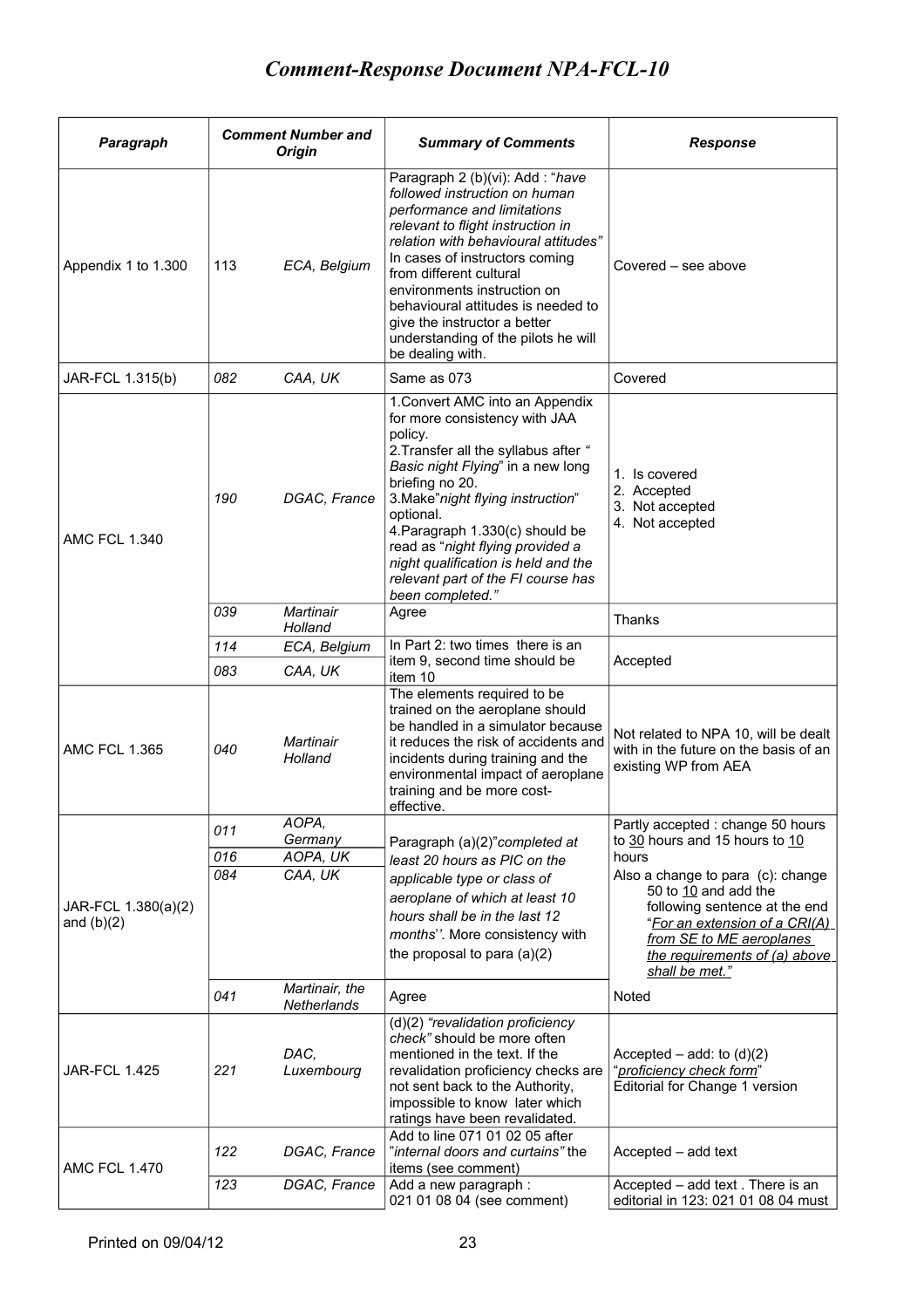| Paragraph            | <b>Comment Number and</b><br><b>Origin</b> |                              | <b>Summary of Comments</b>                                                                                                                                                                                                      | <b>Response</b>                                                                                                                                                                               |
|----------------------|--------------------------------------------|------------------------------|---------------------------------------------------------------------------------------------------------------------------------------------------------------------------------------------------------------------------------|-----------------------------------------------------------------------------------------------------------------------------------------------------------------------------------------------|
|                      |                                            |                              |                                                                                                                                                                                                                                 | be 021 01 09 04 Pressurisation<br>(2x)                                                                                                                                                        |
|                      | 124<br>125                                 | DGAC, France<br>DGAC, France | 071 01 02 05 add "safety"<br>071 01 02 07 "Communication<br>and navigation equipment<br>requirements" replaced by "<br>Aeroplane maintenance".                                                                                  | Accepted                                                                                                                                                                                      |
|                      | 126                                        | DGAC, France                 | 071 01 02 09: add " Flight and<br>Duty Time limitations and rest<br>requirements".                                                                                                                                              | Accepted, add and added at the<br>end: Reserved                                                                                                                                               |
|                      | 127                                        | DGAC, France                 | 071 01 02 10 add "Cabin Crew".                                                                                                                                                                                                  |                                                                                                                                                                                               |
|                      | 128                                        | DGAC, France                 | 071 01 02 08 add "Flight Crew".                                                                                                                                                                                                 | Accepted add                                                                                                                                                                                  |
|                      | 129                                        | DGAC, France                 | Distribution of questions with<br>regard to the topic of the syllabus.<br>See comment                                                                                                                                           | Not part of NPA 10, not accepted                                                                                                                                                              |
|                      | 130                                        | DGAC, France                 | Creation of a new topic<br>"061.XX.00.00 Radioelectric<br>position lines".                                                                                                                                                      | SET reported that there are well<br>over 100 MCQs covering this topic<br>under 061 03 03 00, and the SET<br>would be reluctant to change as<br>this time. Thus, it was rejected by<br>the ESC |
|                      | 131                                        | DGAC, France                 | New division in the subject 090<br>which allows to call VFR<br>Communications"091" and IFR<br>Communication "092" as in the<br>other subjects.                                                                                  | Accepted: BA indicated a little<br>error: see second page of the<br>comment - 090 03 02 01 must be<br>090 03 02 00 in the whole line                                                          |
|                      | 191                                        | DGAC, France                 | Withdrawn                                                                                                                                                                                                                       | Withdrawn                                                                                                                                                                                     |
| <b>AMC FCL 1.470</b> | $\overline{207}$                           | LBA, Germany                 | The test time for 010 Air Law<br>should be 02:00 and for 071<br>Operational Procedures 01:00.<br>062 06 05 00 Satellite assisted<br>navigation should be the same<br>content for Aeroplane and<br>Helicopter (delete the dots). | $\overline{1}$ .<br>Not accepted<br>2.<br>2. Accepted to keep the<br>headline and delete the last 5<br>subparagraphs and which<br>means also the dots                                         |
|                      | 042                                        | Martinair<br>Holland         | Re-draft to show all modifications.                                                                                                                                                                                             | Noted, technically not possible to<br>indicate the changes in this<br>syllabus                                                                                                                |
|                      | 085                                        | CAA, UK                      | See attached revised syllabus for<br>JAR-FCL subject 060 Navigation.                                                                                                                                                            | 1. Accepted put a dot for A (not in<br>H)<br>2. Accepted<br>3. Accepted<br>4. Same as 207 no. 2, so accepted                                                                                  |
| JAR-FCL 1.490(d)     | 201                                        | Oxford Air<br>Training, UK   | Delete the amendment and revert<br>the original text                                                                                                                                                                            | Rejected: but "candidate" is<br>changed to "applicant"                                                                                                                                        |